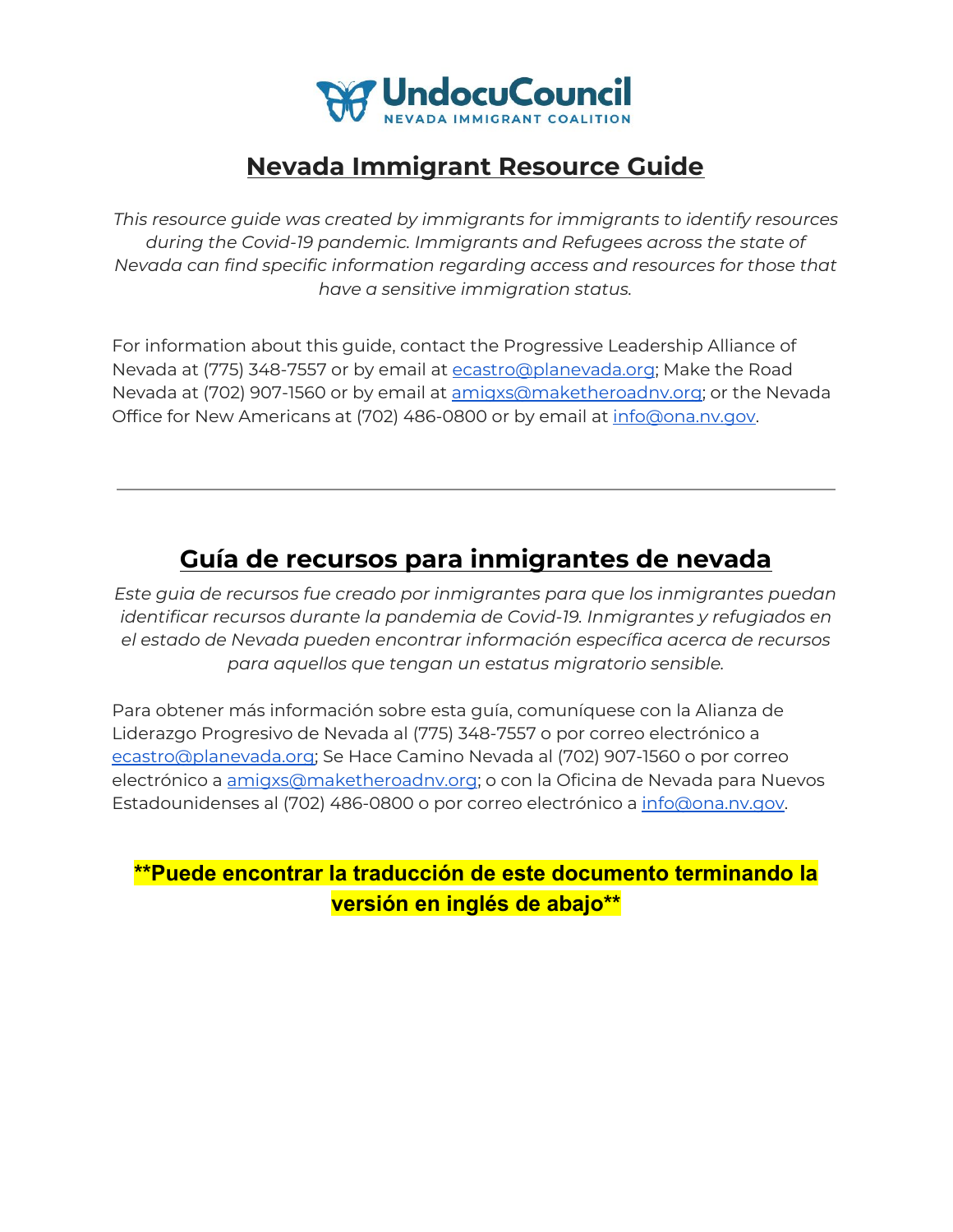

## **Frequently Asked Questions (FAQ)**

- **● What should I do to keep me and my family safe?**
	- Public health professionals in Nevada have advised that individuals should stay home and nonessential businesses close to the public for 30 days in order to mitigate the spread of Coronavirus (COVID-19) in the state. Please see the section titled "COVID-19 in Nevada" for additional information.

#### **● Is it safe to visit health centers?**

- If you need to seek medical assistance it is advised that you call the provider ahead so they may make the proper accommodations as they are experiencing an influx of patients. Immigrations Customs Enforcement (ICE) enforcement actions may occur at sensitive locations such as health centers, **but will generally be avoided**. See the section titled "Health Resources" for information about community resources. See the section titled "Know Your Rights" for information regarding health care access for undocumented folks during COVID-19 and the Public Charge rule and ICE enforcement.
- **● How will I pay for treatment or health services?**
	- If you require health services, there are options for individuals who don't have health insurance or who require low-cost medical services. Nevada Health [Centers](https://www.nevadahealthcenters.org/) provide low cost health services for individuals without health insurance. See the section titled "Health Resources" for more information about low cost services available for undocumented immigrants.
- **● What are my rights?**
	- Everyone in the U.S. has certain rights guaranteed under the U.S. Constitution, regardless of your immigration status. See section titled "Know Your Rights."
- **● Will I be affected by the "public charge" rule if I access resources?**
	- United States Citizenship & [Immigration](https://www.uscis.gov/greencard/public-charge) Services (USCIS) encourages all those, including immigrants, with symptoms that resemble Coronavirus (COVID-19) (fever, cough, shortness of breath) to seek necessary medical treatment or preventive services. Such treatment or preventive services will not negatively affect any immigrant as part of a future "public charge" analysis.
- **● Where can I find assistance for basic needs such as food, supplies, and more?**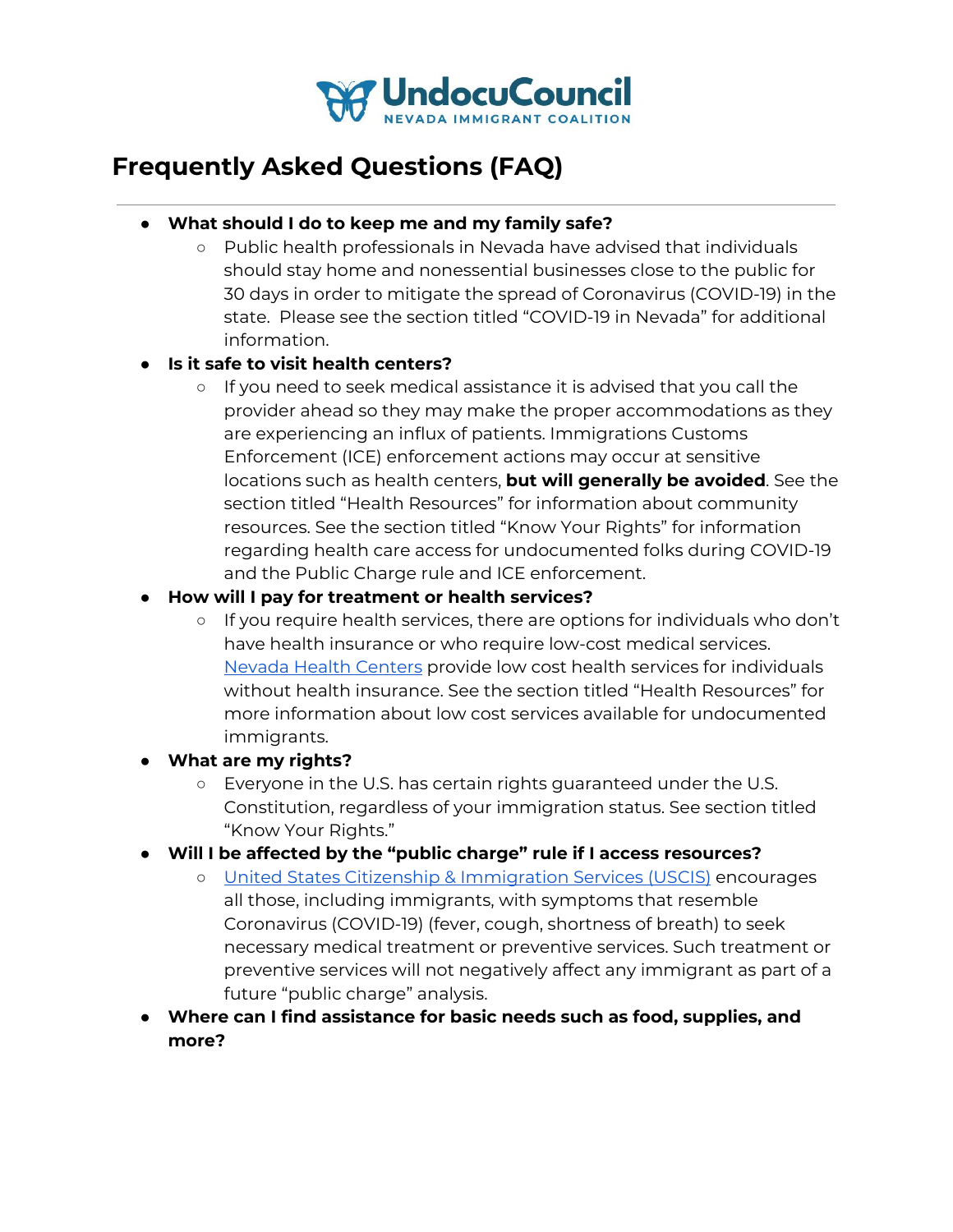

- Several organizations, churches, and community spaces offer food and supplies available regardless of immigration status. See the section titled "Food and Basic Needs Assistance."
- **● Where can I find financial assistance for paying utilities and rent?**
	- There are options for obtaining financial assistance. Currently many utility companies in Nevada have suspended disconnection of services for lack of payment. See the sections titled "Financial Assistance" and "Utilities" for more information. If you have additional questions or concerns about financial assistance, please contact Make the Road Nevada by emailing [amigxs@maketheroadnv.org](mailto:amigxs@maketheroadnv.org) or leave a voicemail by calling (702) 907-1560.
- **● Where can I find legal immigration assistance?**
	- There are options for low-cost legal immigration assistance. See the section titled "Legal Assistance."

## **COVID-19 in Nevada**

#### **Information & Updates**

- Nevada Health [Response](https://nvhealthresponse.nv.gov/) : Stay informed with the latest news from Nevada Health Response on COVID-19.
- [Initiative](https://www.scribd.com/document/452245864/NV-Health-Response-COVID19-1) to mitigate Covid-19 :
- Centers for Disease Control and [Prevention](https://www.cdc.gov/coronavirus/2019-ncov/index.html)
- Informed [Immigrant](https://www.informedimmigrant.com/guides/daca-coronavirus/) Guide for DACA Updates During the Coronavirus Crisis

#### **Region Specific Information**

- Carson City Health and Human [Services](https://gethealthycarsoncity.org/)
- [Southern](https://www.southernnevadahealthdistrict.org/coronavirus) Nevada Health District
- [Washoe](https://www.washoecounty.us/health/programs-and-services/communicable-diseases-and-epidemiology/educational_materials/COVID-19.php) County Health District
- Nevada [Department](http://dpbh.nv.gov/Programs/OPHIE/dta/Hot_Topics/Coronavirus/) of Public Health (covers rural counties)

## **Know Your Rights**

Immigration and Customs [Enforcement](https://www.ice.gov/ero/enforcement/sensitive-loc) (ICE) - Sensitive Locations: According to ICE, enforcement actions may occur at sensitive locations in limited circumstances, but will generally be avoided. Locations treated as sensitive locations under ICE policy would include, but are not be limited to:

● Schools, such as known and licensed daycares, pre-schools and other early learning programs; primary schools; secondary schools; post-secondary schools up to and including colleges and universities; as well as scholastic or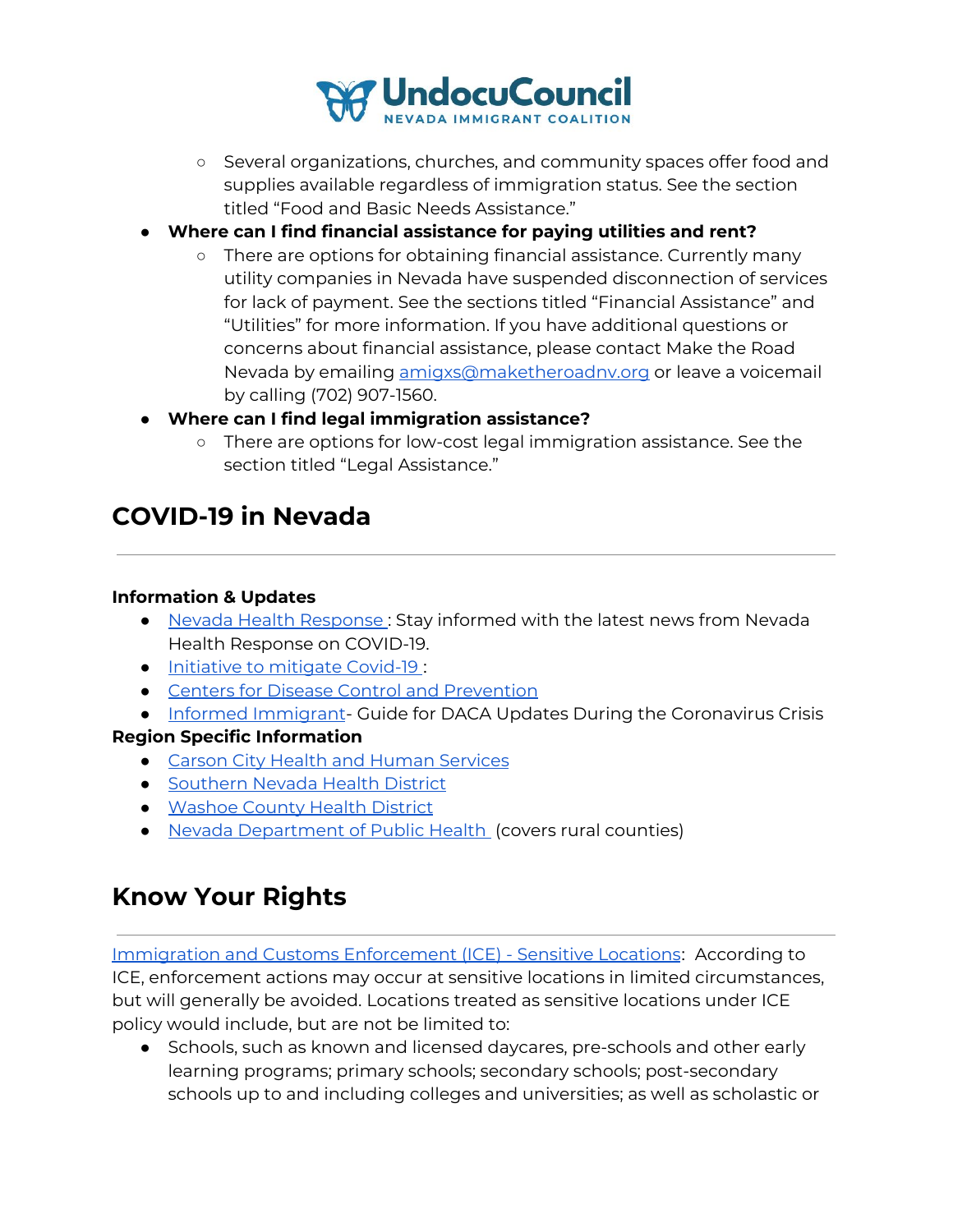

education-related activities or events, and school bus stops that are marked and/or known to the officer, during periods when school children are present at the stop;

- Medical treatment and health care facilities, such as hospitals, doctors' offices, accredited health clinics, and emergent or urgent care facilities;
- Places of worship, such as churches, synagogues, mosques, and temples;
- Religious or civil ceremonies or observances, such as funerals and weddings; and
- During a public demonstration, such as a march, rally, or parade.

Know Your [Rights](https://www.informedimmigrant.com/guides/know-your-rights/) Card: Everyone in the U.S. has certain rights guaranteed under the U.S. Constitution, regardless of your immigration status. Refer to [ww.informedimmigrant.com/](https://www.informedimmigrant.com/) for more information and to download a know your rights card (red card) which you can hand to an officer if he/she approaches you in public or slide under your front door if he/she knocks and begins to ask questions. Red cards are printed with your rights under the Constitution, and a statement that you are exercising your right to remain silent.

Public [Charge](https://www.uscis.gov/greencard/public-charge) Rule: United States Citizenship & [Immigration](https://www.uscis.gov/greencard/public-charge) Services (USCIS) encourages all those, including aliens (immigrants), with symptoms that resemble Coronavirus (COVID-19) (fever, cough, shortness of breath) to seek necessary medical treatment or preventive services. Such treatment or preventive services will not negatively affect any alien (immigrant) as part of a future "public charge" analysis.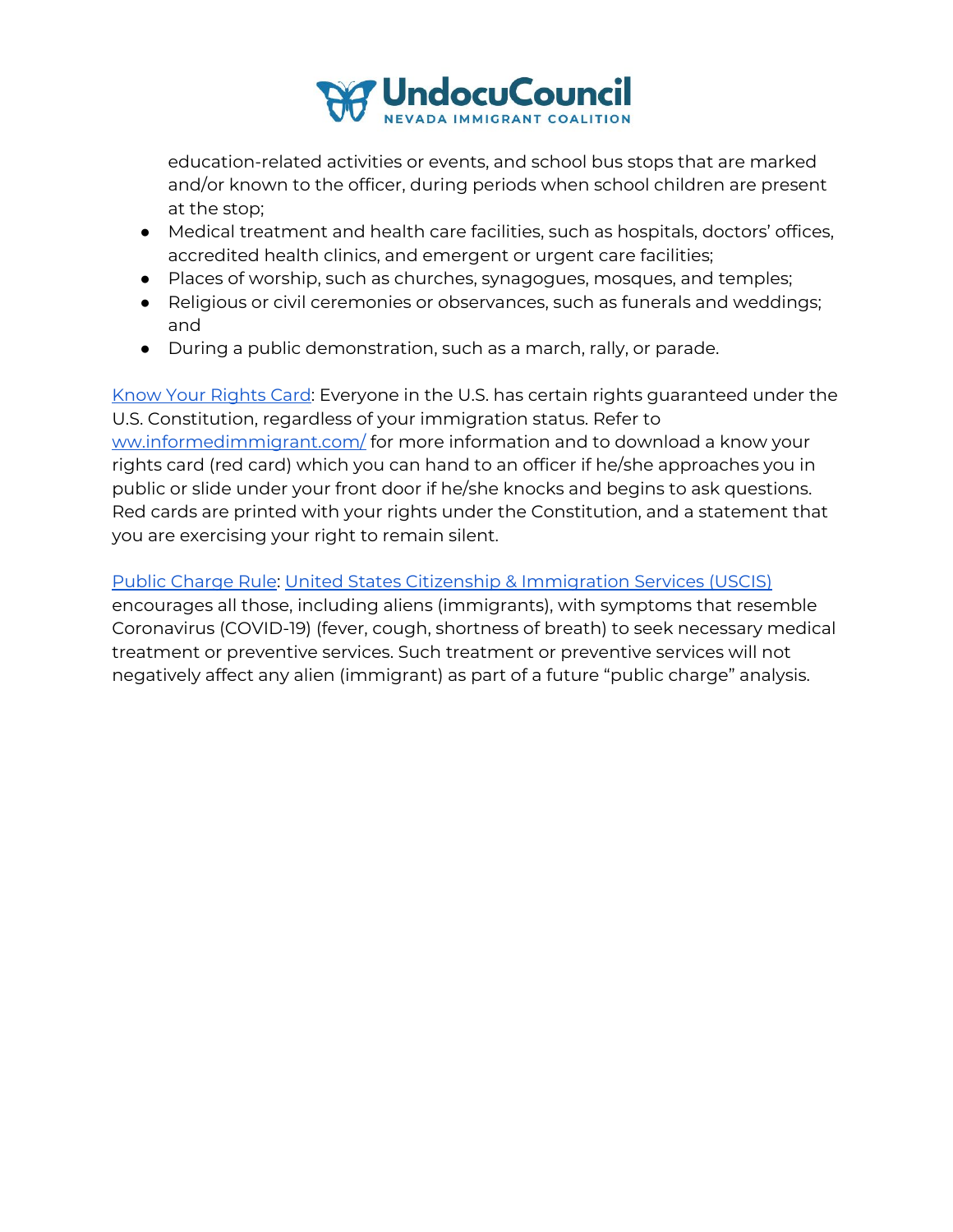## UndocuCouncil

 $3 - 14 - 20$ **TOP 5 THINGS YOU SHOULD KNOW ABOUT CORONAVIRUS AND THE PUBLIC CHARGE RULE** 



Due to the quick spread of the Covid-19, AKA Coronavirus, the pressure from our communities and members of Congress like Rep. Pramila Jayapal, USCIS has made exceptions to the rule as to not discourage anyone, including immigrants, to get tested and treated for the virus. Here's what you need to know:

**T** If you have symptoms of a cold, like fever and dry cough, you should seek medical assistance to get tested for the Coronavirus.

2. What is the public charge rule? The new Public Charge Rule went into effect on February 24, 2020. It made certain government assistance programs and other factors eligible criteria for denying immigrants visa extensions or a green card. To find out more, check out our Top 5 Things You Need To Know About The Public Charge Rule.

**B.** The new exception includes federally funded programs. Testing, treatment, and preventative care (including vaccines, if available) for the Coronavirus, even if funded by public benefits included in the rule (e.g. federally funded Medicaid), will not be considered as factors.

4. Other factors will also be included in this exception. If your place of employment closes down due to the virus, you lose your job, or you have to stop going to school, you may submit a statement along with your application to adjust status or extend visa explaining how the virus has affected your eligibility.

5. Wash your hands and try to touch your face as little as possible! And be on the lookout for our other UndocuHealth tips that will help you take care of yourself and your loved ones in this moment!



### **Health Resources**

Although undocumented people are usually not eligible for some types of health insurance plans including those through the Affordable Care Act (Obamacare), we can still receive health care through free/low-cost clinics that serve the uninsured.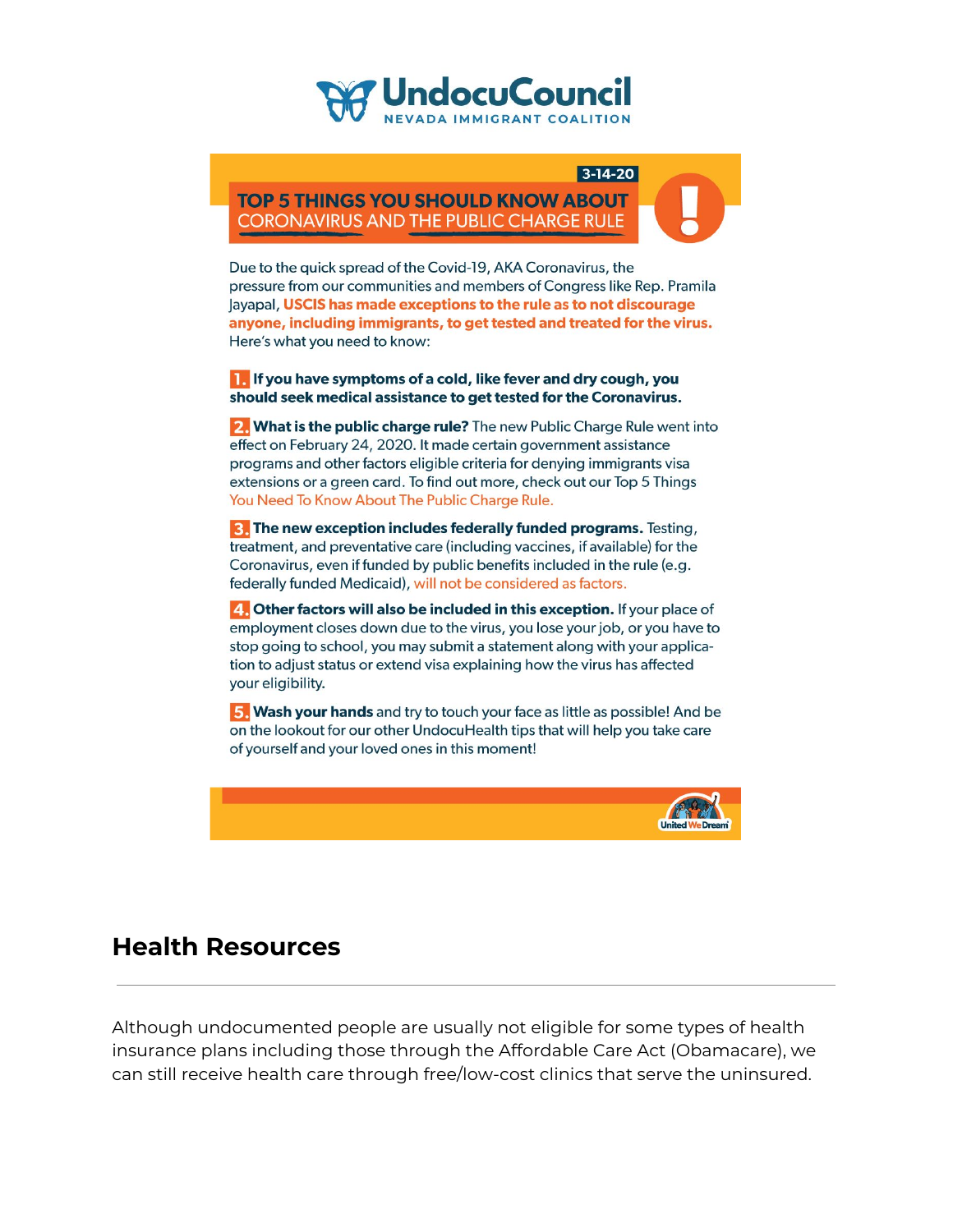

Undocumented people are welcome and will not be turned away from free/low-cost clinics.

For more information: health care access for [undocumented](https://unitedwedream.org/2020/03/healthcare-access-for-undocumented-folks-in-the-time-of-covid19/?fbclid=IwAR0LVgZYucKrCCp1YLc5xGYccegZgtIAvdrzxELT0ldm22tih-rLy5zwAHg) folks in the time of [COVID-19](https://unitedwedream.org/2020/03/healthcare-access-for-undocumented-folks-in-the-time-of-covid19/?fbclid=IwAR0LVgZYucKrCCp1YLc5xGYccegZgtIAvdrzxELT0ldm22tih-rLy5zwAHg)

#### **General Health: Statewide**

- Nevada Health [Centers](https://www.nevadahealthcenters.org/) offer low-cost services on a sliding fee scale based on federal poverty levels for those without insurance. There are multiple health centers located in Northern and Southern Nevada. For more information about Nevada Health Centers, please call 800.787.2568 or find a health [center](https://www.nevadahealthcenters.org/locations/) [near](https://www.nevadahealthcenters.org/locations/) you.
- [Emergency](https://dwss.nv.gov/Medical/2_General_Information/) Medicaid Coverage
- Pharmacies: [Walgreens](https://news.walgreens.com/press-releases/general-news/walgreens-takes-further-action-to-support-customers-during-covid-19-pandemic.htm) and [CVS](https://www.cvs.com/) are waiving home delivery fees through the Postmates app.
- Southern Nevada [Community](https://www.southernnevadahealthdistrict.org/southern-nevada-community-health-center) Health Center
- Free Clinic [Directory](https://freeclinicdirectory.org/search)

#### **General Health: Rural Nevada**

● Rural [Health](http://dpbh.nv.gov/Programs/ClinicalCN/Locations/Rural_Community_Health_Services_Locations/) Clinics: Community health nursing services are available in Churchill, Humboldt, Lincoln, Lyon, Mineral, Nye, Pershing, and White Pine Counties.

#### **General Health: Northern Nevada**

- [Community](https://www.chanevada.org/) Health Alliance (formerly known as HAWC): CHA is a non-profit health clinic providing primary health, mental health and dental health services for individuals who are uninsured or have minimal health insurance coverage. Services are available to anyone regardless of immigration status.
- [Northern](https://www.nnhopes.org/) Nevada Hopes: NNH is a non-profit health clinic providing primary, mental health, LGBTQ+ services, reproductive services and much more. Services are available to anyone regardless of immigration status and health insurance coverage.
- Access to [Healthcare](https://www.accesstohealthcare.org/) Network: AHN is a non-profit organization committed to creating health programs and services based on the needs of the community. Additionally, they provide a healthcare program that covers preventive health care needs. Services are available to anyone regardless of immigration status and health insurance coverage.
- [University](https://med.unr.edu/university-health) Health Clinic: The clinic will continue to remain open but patients are encouraged to call their medical providers for a health screening before coming to the office. For more information please call, (775) 784-1223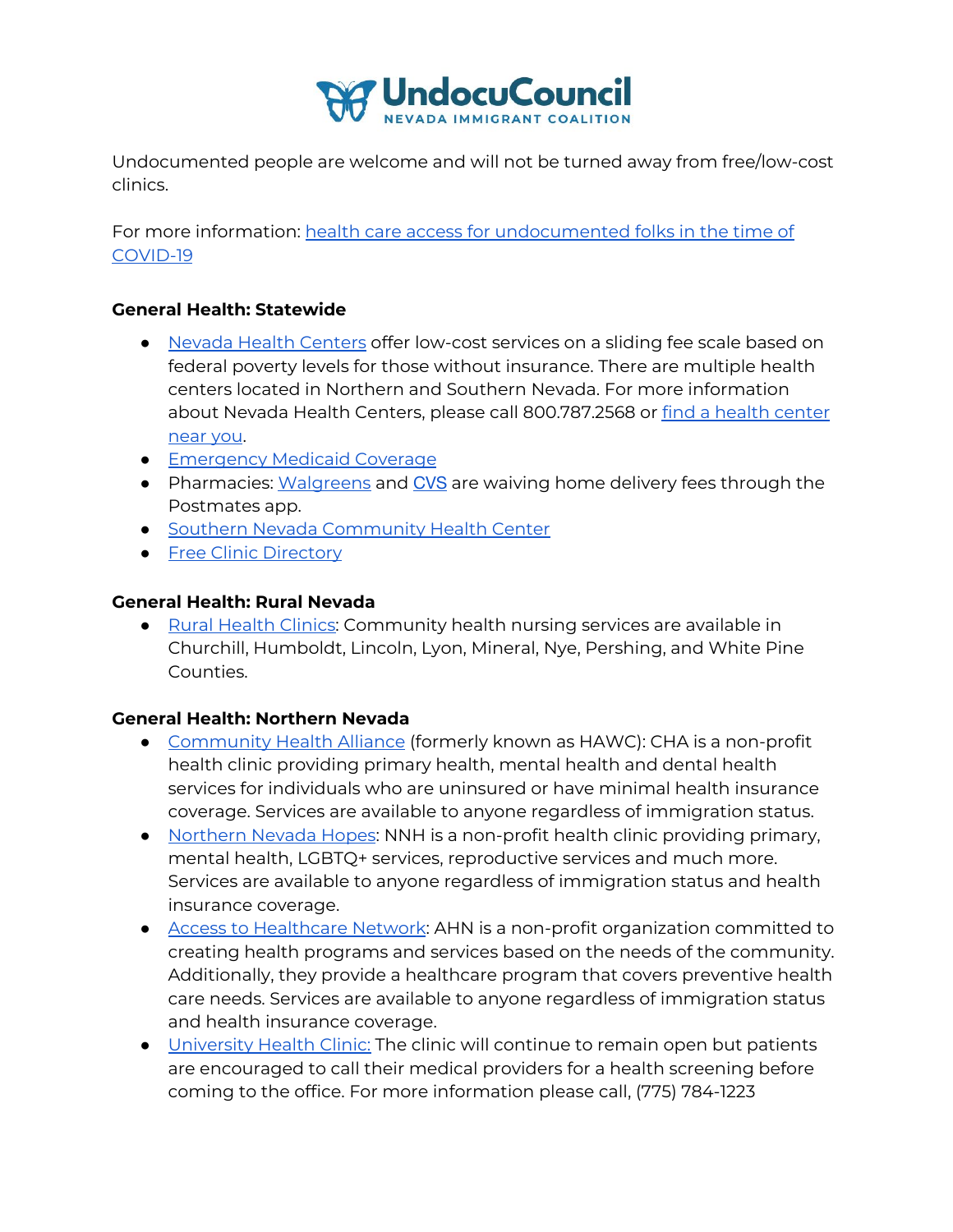

#### **General Health: Southern Nevada**

- [Huntridge](https://www.huntridgefamilyclinic.org/) Family Clinic: The clinic services the LGBTQ community, and also offers support to undocumented folks on a sliding fee scale.
- Hope [Christian](https://hopehealthvegas.org/) Health Center: This health center is open to undocumented folks on a sliding fee scale. You must call first.
- [Volunteers](http://www.vmsn.org/about-us/) in Medicine of Southern Nevada: This non-profit health organization provides free primary health care and wellness services to low-income, uninsured individuals.
- UNLV School of [Medicine](https://twitter.com/UNLVmedicine/status/1242258461770964992/photo/1) will be conducting free testing for COVID-19 starting March 24th until tests run out. By Appointment Only. Must be exhibiting symptoms and/or meet CDC guidelines for testing. Call (702) 583-4408 for appointments.

#### **Reproductive Health: Northern Nevada**

- Planned [Parenthood](https://www.plannedparenthood.org/planned-parenthood-mar-monte) Mar Monte: Prioritization of abortion care, STI treatments, and infection checks. Patients who need STI tests, pregnancy tests and well women exams are being postponed. Patients who need access to contraceptives (pill, patch, and rings) are scheduled for phone visits.
	- o Location: 455 W 5th St., Reno, NV
	- Phone: 1-877-855-7526

#### **Reproductive Health: Southern Nevada**

- Planned [Parenthood](https://www.plannedparenthood.org/planned-parenthood-rocky-mountains) of Southern Nevada: One person per visit (only the person who is seeking care, all other folks joining, must wait in the car). only immediate needs are being considered, such as STI screenings, cancer screenings and possible emergency referrals, but no "wellness checks".
	- Locations: 3220 W. Charleston Blvd; 3300 E. Flamingo #35
	- Phone: 1-800-230-7526

## **Food & Basic Needs Assistance**

There are options for food assistance even if you don't have a state I.D. There is assistance available at some organizations, churches, and community spaces.

*\* For CCSD Meal Programs See "For Parents & Guardians" Section*

#### **Basic Needs Assistance**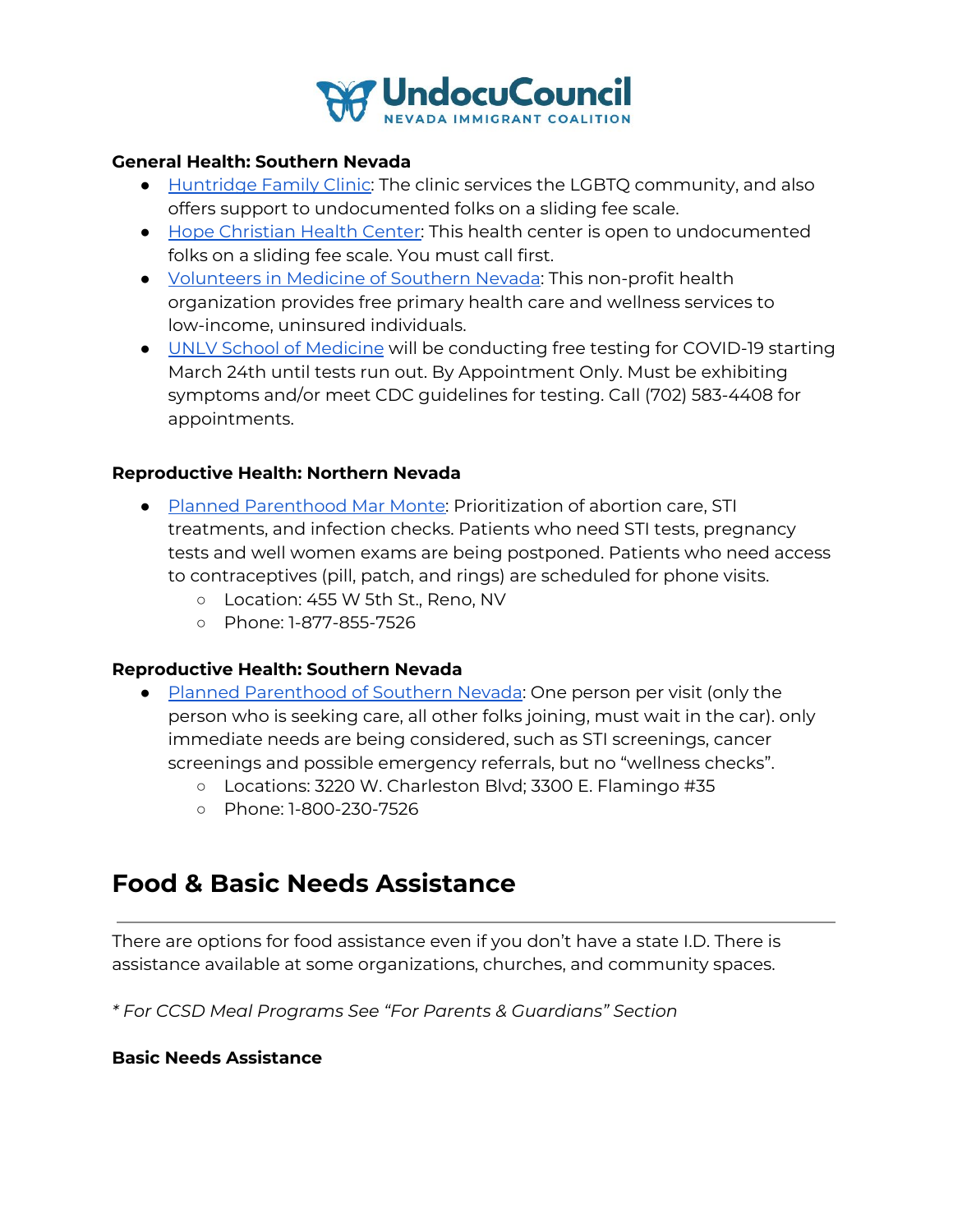

- United Way of [Southern](https://public.tableau.com/profile/united.way.of.southern.nevada#!/vizhome/COVID-19EmergencyAssistanceAssetMap/COVID-19EmergencyAssistanceAssetMap) Nevada has a map of resources available throughout the city of Las Vegas. Many of these resources are available for undocumented immigrants.
- [Immigrant](https://www.cortezmasto.senate.gov/imo/media/doc/297114%20Digital%20Constituent%20Services%20(English).pdf) Resource Guide- Senator Catherine Cortez Masto: Senator Cortez Masto has a guide of resources for the immigrant community. You can also contact her office via phone at (702) 388-5020.

#### **Food Pantries: Northern Nevada**

- Food Bank of [Northern](https://fbnn.org/) Nevada (FBNN) At this time (3/18) most operations are continuing as normal. For more information contact [email@fbnn.org](mailto:email@fbnn.org) or (775) 331-3663. In partnership with FBNN, Washoe County School District will facilitate food distribution centers at various school sites. To find the nearest school food sites, please visit WCSD Food [Resources](https://www.washoeschools.net/Page/14379) for Families
- Catholic Charities of [Northern](https://ccsnn.org/pages/food-pantry) Nevada Food Pantry: Contact at (775) 786-5266 or [hdominguez@ccsnn.org](mailto:hdominguez@ccsnn.org) to confirm hours of operation.
- [Laughing](https://laughingplanet.com/) Planet: Laughing Planet (locations at both 650 Tahoe St or 941 N Virginia St) is providing free meals for children who qualify for Meal Assistance Programs in Reno
- [Midtown](http://www.midtowneatsreno.com/) Eats: Midtown Eats (18 Cheney St) in Reno is providing free meals to kids through April 6th.

#### **Food Pantries: Southern Nevada**

- Three Square [Emergency](https://www.threesquare.org/help) Food Banks: Three Square remains committed to assisting seniors. Those 60 years of age and older who need food assistance are encouraged to call (702) 765-4030 Monday-Friday between 9 a.m. and 5 p.m., where they will speak with a caring Advocate to determine which program, service or resource is best for them. Advocates can also assess seniors for SNAP and provide information on nearby pantries that are dedicated to seniors, or home delivery for those in need.
- The Just One Project [Distribution](https://sites.google.com/nv.ccsd.net/covid-19updates/food-distribution-information#h.d5utc7qq4s9m) Site lookup: Drive-Thru and Walk-up\* Staffing ten food distribution events weekly at the CCSD schools listed on the website [www.thejustoneproject.org](http://www.thejustoneproject.org/). Contact at (702) 462-2253 or info@thejustoneproject.org.
- [Freedom](https://blackboxmeats.com/) Meats: (2955 Westwood Drive, about a mile northwest of Fashion Show Mall) is making inventory available to the public. Taking online orders for delivery or pick up at [https://blackboxmeats.com](https://blackboxmeats.com/). Contact them by phone at (702) 901-7227.
- [Cured](https://curedandwhey.com/) & Whey: Las Vegas retail store offering boxes (6265 S Valley View Blvd) contact at (702) 429-3617.
- Station Casinos [Distribution](https://sites.google.com/nv.ccsd.net/covid-19updates/food-distribution-information#h.2gbqcqafdh82) Sites: weekly distributions at three of the company's properties. Open on the designated days starting at 11 a.m. until all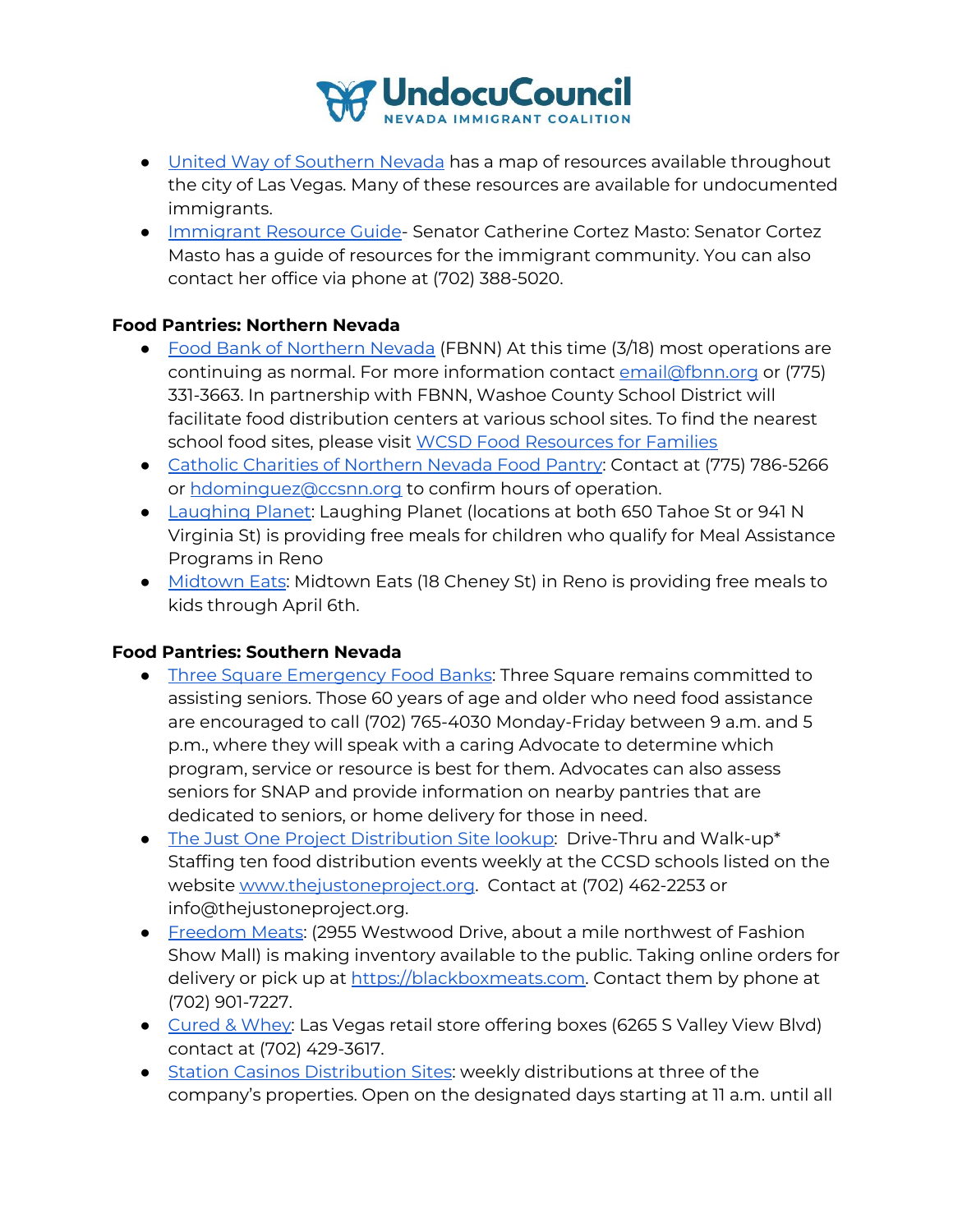

food is distributed. Wednesday at Boulder Station and Sunset Station and Thursday at Palace Station.

- City [Impact](https://cicnv.org/programs/) Urban Food Bank: Walk-in only. Tuesdays, Wednesdays and Thursdays from 10am to 2pm (950 E. Sahara Ave). No phone calls accepted, walk-in only.
- [International](https://iclv.com/outreach/) Church of Las Vegas: Food giveaway (6610 W Katie Ave). Tuesday 4 - 5:30pm, Thursday 12 - 4pm, Last Saturday of the month 11am - 1pm. Contact at (702) 257-2273.
- Our [Saviors](https://oursaviorschurch.net/foodbank/) Food Bank: Food for anybody in need (59 Lynn Lane). Monday, Wednesday, and Friday 12:30 - 2pm. Contact at (702) 565-9154.
- Saint [Therese](http://www.sainttheresecenter.org/pantry.html) Center Food Pantry: Food for anybody in need (215 Palo Verde Dr). Monday - Thursday from 8am - 3pm and Friday from 8am - 12pm. Contact at (702) 564-4224.
- Truth Christian [Ministries](https://tcmi.church/): Drive up pantry (5101 N Rainbow Blvd). Saturday from 7 - 9am. Contact at (702 )476-5660.
- Veterans Village: Food for anybody in need (1150 S Las Vegas Blvd). Sunday from 12 - 1pm and Monday, Wednesday, and Friday from 12pm until food is gone. Contact at (702) 222-1680.

## **Financial Assistance**

#### **Financial Assistance**

● If you have additional questions or concerns about financial assistance, contact Make the Road [Nevada](https://maketheroadnv.org/) by emailing amigxs@maketheroadnv.org or leave a voicemail at (702) 907-1560.

#### **Taxes**

- The IRS has announced that Tax day is now [extended](https://www.irs.gov/coronavirus) until July 15, 2020 without penalties or interest. For free/ low cost tax assistance, please contact:
	- o [Francine](https://law.unlv.edu/faculty/francine-lipman) Lipman by emailing francine.lipman@unly.edu.
	- Nevada Free Taxes Coalition by setting up an appointment online at <https://www.nvfreetaxes.org/tax-assistance>.

#### **Nevada Small Business Development Center (SBDC)**

● The [SBDC](http://www.nevadasbdc.org/) provides education and information about small business loans, expert advice, and about the changes occuring in our state during this crisis. For assistance in Spanish/ English, contact Saul Ramos at (702)782-9986 or [Saul.Ramos@sba.gov,](mailto:Saul.Ramos@sba.gov) or contact Anabel Navarro at (702) 606-4711 or [anabelnavarro@unr.edu.](mailto:anabelnavarro@unr.edu)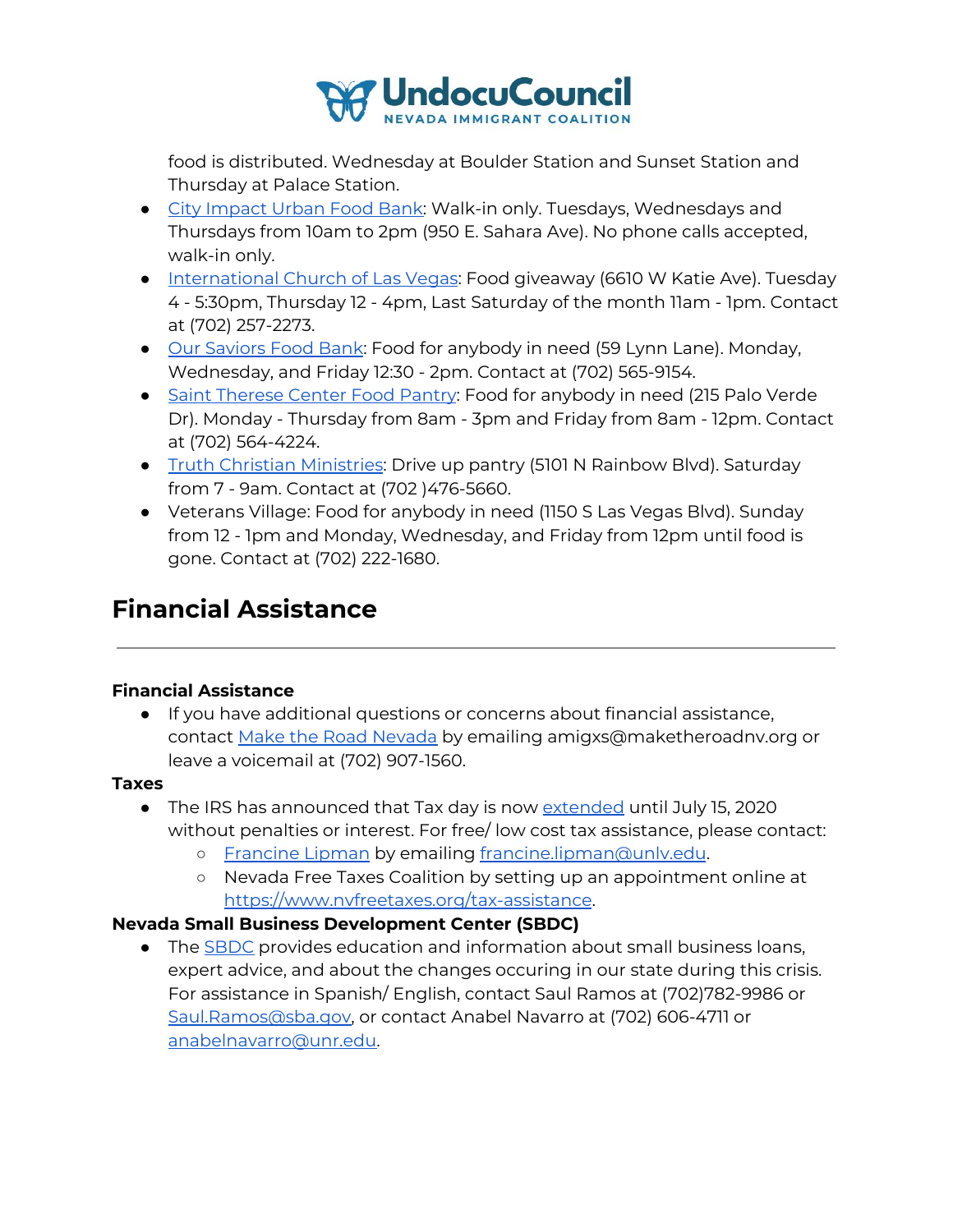

## **For Parents & Guardians**

#### **Meals for Students: Northern Nevada**

- Washoe County School District:
	- o Washoe County [COVID-19](https://www.washoeschools.net/covid19) Updates
	- [Northern](https://fbnn.org/get-help/kidscafe/) Nevada Food Bank Kids Cafe: Effective Tuesday, March 17, 2020, Kids Cafe will resume with an altered schedule of distribution locations and times. The Kids Cafe program will offer daily (M-F) meals to children 1-18 years old utilizing a drive-thru, grab-and-go model, which will allow children to take meals home for consumption through school closures. View the [schedule](https://fbnn.org/wp-content/uploads/2020/03/FBNN-Kids-Cafe-2020-School-Closure-Schedule-as-of-20200317.pdf).

#### **Meals for Students: Southern Nevada**

*The Clark County School District (CCSD) will continue providing breakfast and lunch to students during the closure of our schools. Student food distribution pods will be set up at 28 school locations throughout the district from 8 a.m. to 11 a.m. Monday through Friday. Parents can also pick up academic resources in the near future at these sites. For a full list of food distribution sites, click [here.](https://sites.google.com/nv.ccsd.net/covid-19updates/)*

- Clark County School District:
	- CCSD Coronavirus [Recommendations](http://newsroom.ccsd.net/southern-nevada-health-district-recommendations/) and Updates
	- CCSD Food Distribution: Meals and pick up school sites will change daily. Go to this website <https://ccsd.nutrislice.com/menu/menus-eula> for the most up to date information. Parents can also pick up academic resources at these locations. View a live map of CCSD food [distribution](https://www.ccsd.net/departments/food-service/) [pods](https://www.ccsd.net/departments/food-service/)
- **•** FREE [Coronavirus](https://www.havefunteaching.com/resources/relief-packs/) Relief Packs are now available for Preschool through 5th Grade. Each download includes worksheets, activities, songs, and videos for all subjects. Note, the download is a .zip file, you must be on a computer or laptop to save it. Thanks!
- Griddle Cakes and Stacks & Yolks: With risks of children not being able to eat, Griddlecakes and Stacks & Yolks would like to offer our services. Beginning March 16 children will be given a meal until schools are available to students again, no questions asked..
	- Griddle Cakes Locations: 9480 S Eastern Ave #170; 6085 S Fort Apache Rd #180; 6584 N Decatur Blvd
	- Stacks & Yolks Locations: 3200 N Jones Blvd; 7150 S Durango Dr #140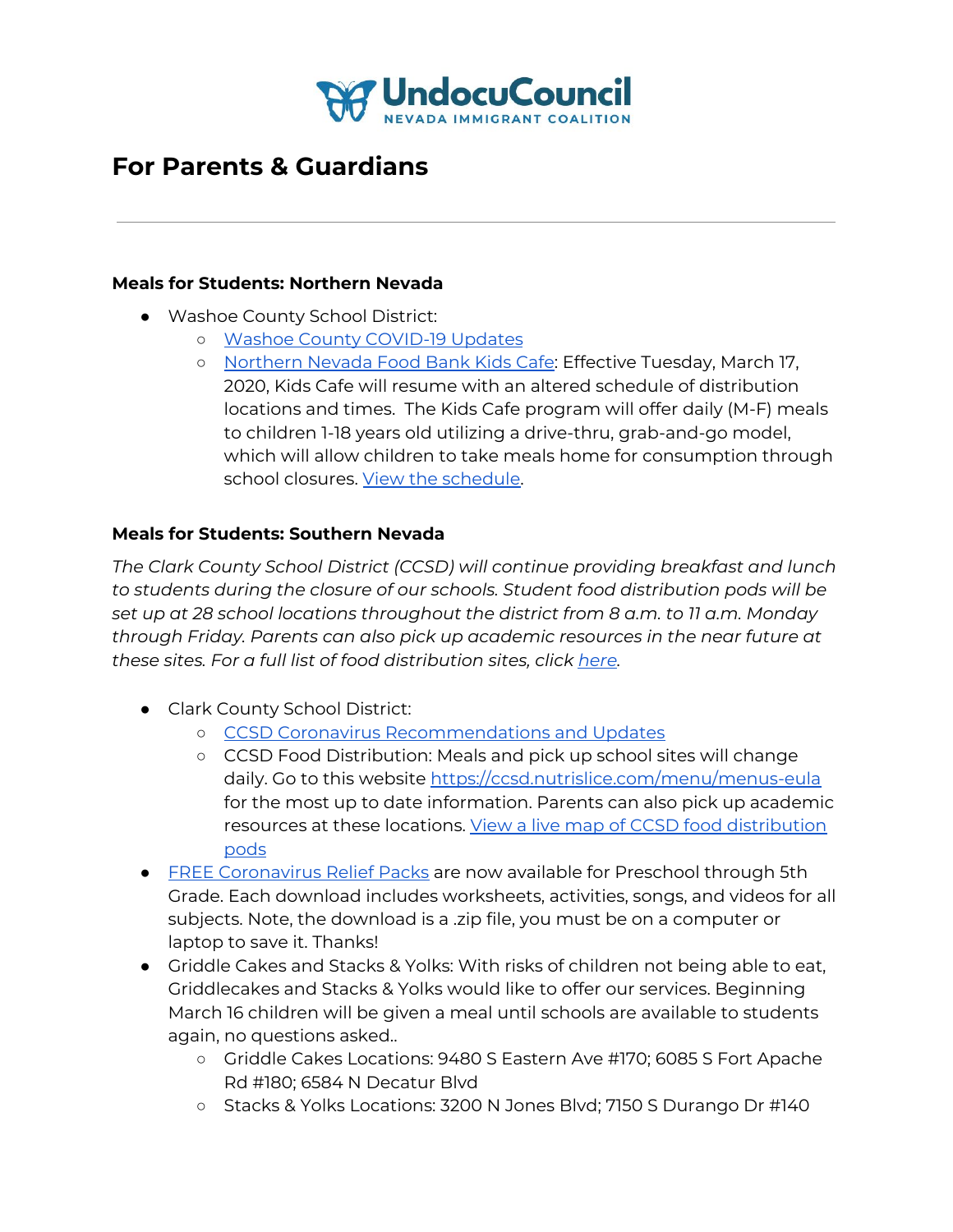

## **Housing**

#### **Housing: Northern Nevada**

- City of Reno Housing and [Homelessness](https://www.reno.gov/government/departments/community-development-department/housing-neighborhood-development) Resources
- Carson City Warming Shelter: Email [notscarson@gmail.com](mailto:notscarson@gmail.com) for information.
- Safe [Embrace](http://www.safeembrace.org/), shelter for victims of domestic violence. Services include safety planning, transitional housing, and advocacy. For more information please contact, (775) 322-3466 (24 hour crisis hotline).
- Restart, services include homeless services, emergency housing and crisis intervention. For more information please call (775) 324-5166.
- Catholic Charities of Northern Nevada [Resource](https://ccsnn.org/pages/resource-hub) Network, their services include utility vouchers, transportation assistance (bus passes) and job acquisition support. For additional assistance please call, (775) 322-7073 ext. 330.

#### **Housing: Southern Nevada**

- Salvation Army: Providing a food pantry & hotel, motel, rent, & mortgage assistance at this location: 931 W. Owens Ave. Contact at (702) 870-4430
	- Providing served meals & mass shelter at this location: 35 W Owens Ave. Contact at (702) 870-4430.
- Southern Nevada Housing [Resources:](https://drive.google.com/file/d/1CoZ-DNBKebDj5dlLaqQSUJXemM72i85w/view?usp=sharing) This list includes rent and utility assistance, shelter information, and additional landlord-tenant legal resources. As a disclaimer, not all of these housing resources may be accessible to undocumented immigrants, please check additional eligibility requirements.

## **Legal Assistance**

#### **Legal Assistance: Northern Nevada**

● Nevada Legal [Services](https://nlslaw.net/) provides legal assistance on tenants' rights, government benefits, consumer issues, elder law, and more. For assistance contact via email, phone, or the contact us [website](https://nlslaw.net/contact/) page.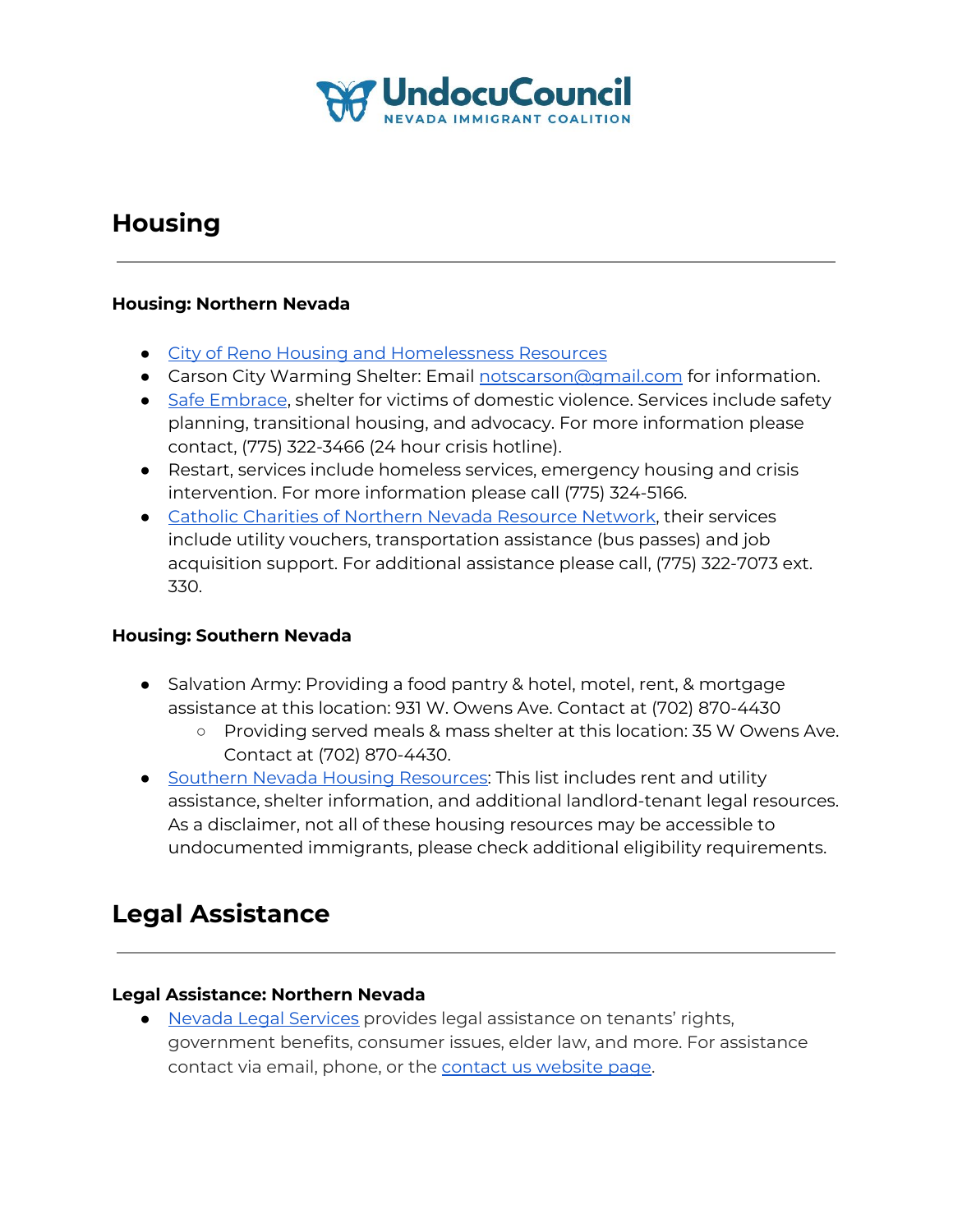

- Catholic Charities of [Northern](https://ccsnn.org/pages/immigration-assistance) Nevada: Immigration Assistance Program is currently not taking any walk-ins but encourages individuals to call to schedule an appointment. For additional information please call, (775) 393-3877 or email [immigration@ccsnn.org.](mailto:immigration@ccsnn.org)
- Washoe Legal [Services:](https://washoelegalservices.org/) Washoe Legal Services remains open but is conducting business differently. To reduce the risk of spreading COVID-19 (coronavirus), WLS will assist clients via phone (775) 329-2727 or by appointment only. No walk-ins are all allowed at this time.
	- For help with Temporary Protection Orders (TPO) or Extended Protection Orders (EPO) call (775) 329-2727 Ext 5722 or e-mail at [gramos@washoelegalservices.org](mailto:gramos@washoelegalservices.org)
	- For help with Landlord/Tenant & Evictions/Lockouts or Consumer issues, call (775) 329-2727 or e-mail [intakeuser@washoelegalservices.org](mailto:intakeuser@washoelegalservices.org)
	- Our Self-Help Department is closed until further notice. If you feel your situation is an emergency, please call the office at (775) 329-2727.

#### **Legal Assistance: Southern Nevada**

- Legal Aid of [Southern](https://www.lacsn.org/) Nevada: Legal Aid of Southern Nevada continues to operate normal business hours. To reduce the risk of spreading COVID-19 (coronavirus), Legal Aid Center will assist all clients via phone at (702) 386-1070 or email at [info@lacsn.org](mailto:info@lacsn.org).
- Nevada Legal [Services](https://nlslaw.net/) provides legal assistance on tenants' rights, government benefits, consumer issues, elder law, and more. For assistance contact via email, phone, or the contact us [website](https://nlslaw.net/contact/) page.
- UNLV [Immigrant](https://law.unlv.edu/clinics/immigration) Clinic will continue to provide FREE DACA renewal assistance. This service is free to all of the Nevada community, not only students. For assistance, click here to schedule an [appointment](https://calendly.com/university-legal-services/daca-renewal?month=2020-03).
- **•** [Immigration](https://www.icwclaw.org/contact) Center for Women & Children provides free and low-cost legal immigration assistance. For assistance, call (702) 430-7981.

## **Student Resources**

#### **Undocumented Student Assistance: Southern Nevada**

● If you are a current or prospective student in Southern Nevada, contact Mariana Sarmiento, Resource Coordinator for the Undocumented Student Program at the University of Nevada, Las Vegas at mariana.sarmiento@unlv.edu.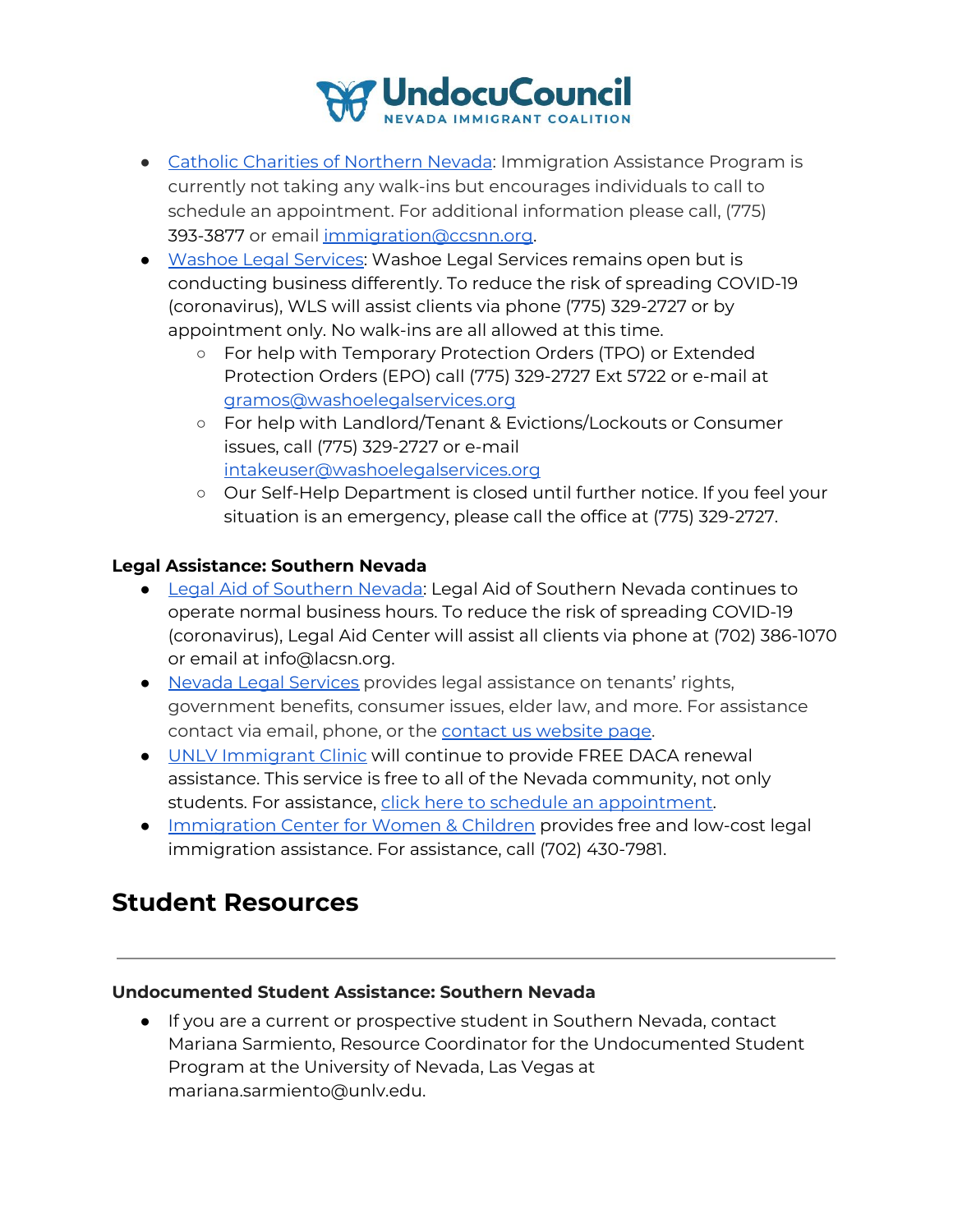

#### **Undocumented Student Assistance: Northern Nevada:**

● If you are a current or prospective student in Southern Nevada, contact Jahahi Mazariego, Social Services Coordinator for undocumented students at the University of Nevada, Reno at [jahahi.mazariego@unr.edu](mailto:jahahi.mazariego@unr.edu) or call her at (775) 682-8984. Her services are available in Spanish.

## **Utilities**

- NV [Energy](https://www.nvenergy.com/alwayson/cannon-message-covid19): NV Energy announced that they will suspend disconnects for nonpayment, waive late fees and deposits, as well provide the option for payment plans.
- Truckee [Meadows](https://tmwa.com/article/tmwa-covid-19-coronavirus-response-and-faqs/) Water Authority: TMWA has temporarily suspended water shut-offs due to an inability to pay. TMWA encourages any customers that are experiencing a hardship to call (775) 834-8080 for assistance.
- Las Vegas Valley Water [District](http://lvvwd.com/): Las Vegas Valley Water District is temporarily suspending customer shutoffs for delinquent and/or non-payment. The LVVWD will continue to work with individual customers and those facing financial hardships to establish payment arrangements and provide other customer services. Customers can visit lvvwd.com for more information or call (702) 870-4194.
- **•** City of Henderson [Department](https://clients.comcate.com/newrequest.php?id=90&dept=903) of Utility Services: City of Henderson Department of Utility Services is temporarily suspending water service shutoffs for Henderson customers that are financially impacted by the COVID-19 pandemic. Customers should contact the Customer Care Center at (702) 267-5900 or submit requests online [here.](https://clients.comcate.com/newrequest.php?id=90&dept=903)
- [Southwest](https://www.swgas.com/en/covid19) Gas: In response to the coronavirus SW Gas has stopped service disconnections indefinitely. In addition, there For customers experiencing financial hardship, we are here to help with flexible payment options. Our website and mobile app will give you the ability to manage your account from the comfort of your home without needing to visit our payment offices in person.
- Cox [Communications](https://www.cox.com/residential/support/coronavirus-response.html?campcode=tnt-home-alert): For the next 60 days, Cox will not terminate service to any residential or small business customer that cannot pay their bills because of the virus for the next 60 days. Cox also said it will waive late fees that are a result of the coronavirus and plans to open Cox WiFi hotspots to keep people connected. In addition, they announced they will work to increase speeds, offer free technical support and implement additional resources to its low-income service for customers in need.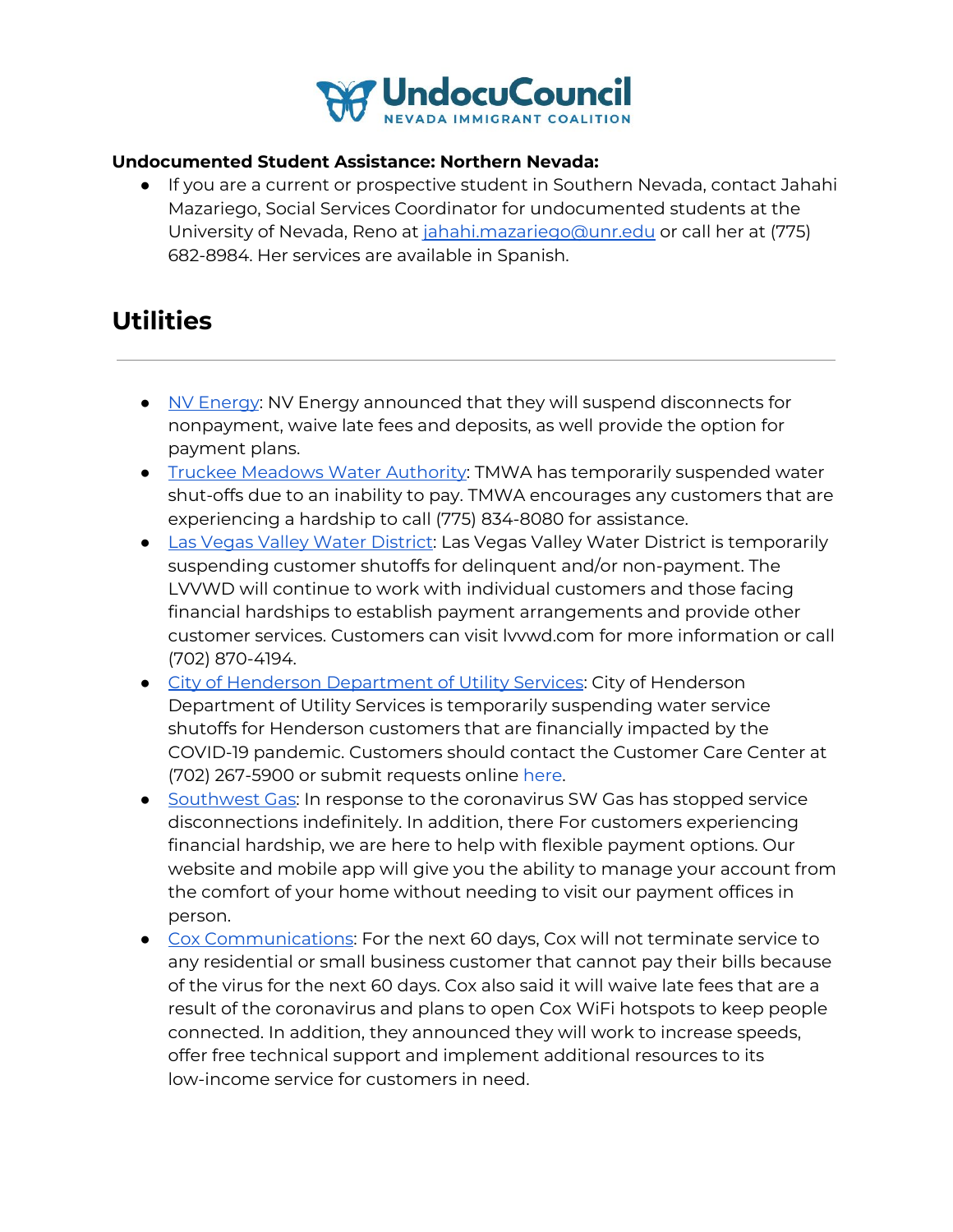

- Free Internet: Spectrum will be offering 60 days of free internet for households that have children enrolled in k-12 or college/university. You can call (833) 267-6094.
	- Comcast will be offering 60 days of free internet for [households](https://www.internetessentials.com/covid19#thingstoknow&all_DoIliveinaComcastarea)
- List of Utility [Companies](https://wset.com/news/coronavirus/att-verizon-waiving-fees-comcast-offering-free-internet-amid-coronavirus-outbreak) Waiving Fees
- Utility Payment [Assistance](https://www.nevada211.org/utility-services/) Options

## **Wellness**

#### **Helpful Links**

- [Resource](https://maketheroadnv.org/resources/) List from Make the Road Nevada
- [Resource](https://dreambignv.org/resources/) List from Dream Big Nevada
- Covid-19 Fact Sheets in multiple [Languages](https://www.seattletimes.com/seattle-news/health/coronavirus-facts-in-spanish-chinese-amharic-and-other-languages-for-seattle-area-residents/?fbclid=IwAR2N_PrY9Xb4ZMRZU-gmd89_ZZNtxc00U8scc-R7CSSG17NtRH3bnpyXeSY)
- Virtual Tours of [National](https://totallythebomb.com/heres-33-national-park-tours-you-can-take-virtually-from-the-comfort-of-your-home) Parks
- Nightly Opera Streams from the [Metropolitan](https://www.metopera.org/) Opera
- Hand [Sanitizer](https://www.theverge.com/2020/3/2/21161346/hand-sanitizer-diy-how-to-hand-wash-cdc-alcohol-virus-illness) Recipe
- Holistic Support for Immunity & Virus [Prevention](https://www.drdianaquinn.com/blog/xajgbblyzm53szcm3jskjrtpzph49c?fbclid=IwAR3o6ARnGWW4r5KJ-9AJK7JYKWTQqBhGN1r2Wjxapsyu5Sfiqe-plDpXkPk)
- An [Integrative](https://www.crystalrunhealthcare.com/articles/integrative-medicine-guide-herbs-fortifying-your-immune-system) Medicine Guide to Herbs for Fortifying Your Immune System
- [SUPPORTING](https://leatamae.com/blog/2020/3/11/supporting-yourself-through-the-covid-19-panic) YOURSELF THROUGH THE COVID-19 FRENZY
- For additional community resources in Northern Nevada please visit: [UNR](https://nevada.box.com/v/SSC-resourcelists) Social Services [Community](https://nevada.box.com/v/SSC-resourcelists) Resources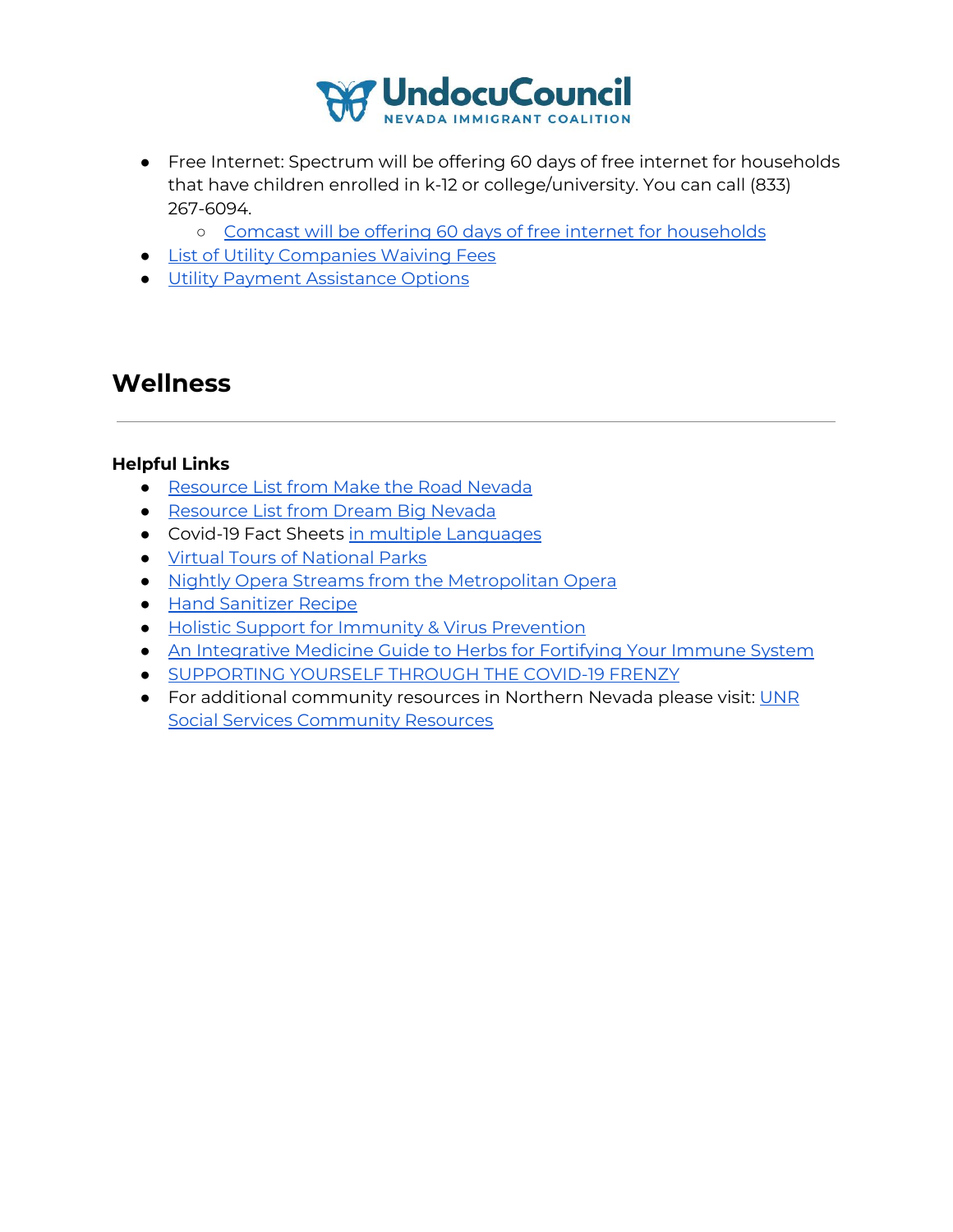

## **Guía de recursos para inmigrantes de nevada**

*Este guia de recursos fue creado por inmigrantes para que los inmigrantes puedan identificar recursos durante la pandemia de Covid-19. Inmigrantes y refugiados en el estado de Nevada pueden encontrar información específica acerca de recursos para aquellos que tengan un estatus migratorio sensible.*

Para obtener más información sobre esta guía, comuníquese con la Alianza de Liderazgo Progresivo de Nevada al (775) 348-7557 o por correo electrónico a [ecastro@planevada.org](mailto:ecastro@planevada.org); Se Hace Camino Nevada al (702) 907-1560 o por correo electrónico a [amigxs@maketheroadnv.org;](mailto:amigxs@maketheroadnv.org) o con la Oficina de Nevada para Nuevos Estadounidenses al (702) 486-0800 o por correo electrónico a [info@ona.nv.gov](mailto:info@ona.nv.gov).

## **Preguntas**

- **● Que puedo hacer para mantener a mi y a mi familia seguros? (??)**
	- Los profesionales de salud pública en Nevada han aconsejado que los individuos deben quedarse en casa y todo negocio no esencial debe cerrar al público por 30 días para mitigar la propagación del Coronavirus (COVID-19) en el estado. Por favor continúe a la sección titulada "COVID-19 en Nevada" para información adicional.
- **● Es seguro visitar centros de salud?**
	- Si requiere asistencia médica está aconsejado que debe llamar al proveedor de salud antes de llegar para que puedan hacer alojamientos apropiados debido a la afluencia de pacientes. Las acciones de aplicación del Servicio de Inmigración y Control de Aduanas (ICE- conocido como "*Migración*") pueden ocurrir en lugares sensibles como los centros de salud, **pero generalmente se evitarán.** Por favor continúe a la sección titulada "Recursos de Salud" para información sobre recursos comunitarios. Continúe a la sección titulada "Conozca Sus Derechos" para información sobre acceso a servicios de salud relacionados al "cargo público" durante esta crisis de COVID-19 y acciones de ICE (*Migracion*).
- **Cómo pagaré por tratamiento o servicios de salud?**
	- Si requiere asistencia médica, hay opciones para personas que no tienen seguro médico o que requieren asistencia médica de bajo costo. [Centros](https://www.nevadahealthcenters.org/) de Salud de Nevada ofrecen servicios de bajo costo en una escala de tarifas móvil basada en los niveles federales de pobreza para aquellos sin seguro médico. Continúe a la sección titulada "Recursos de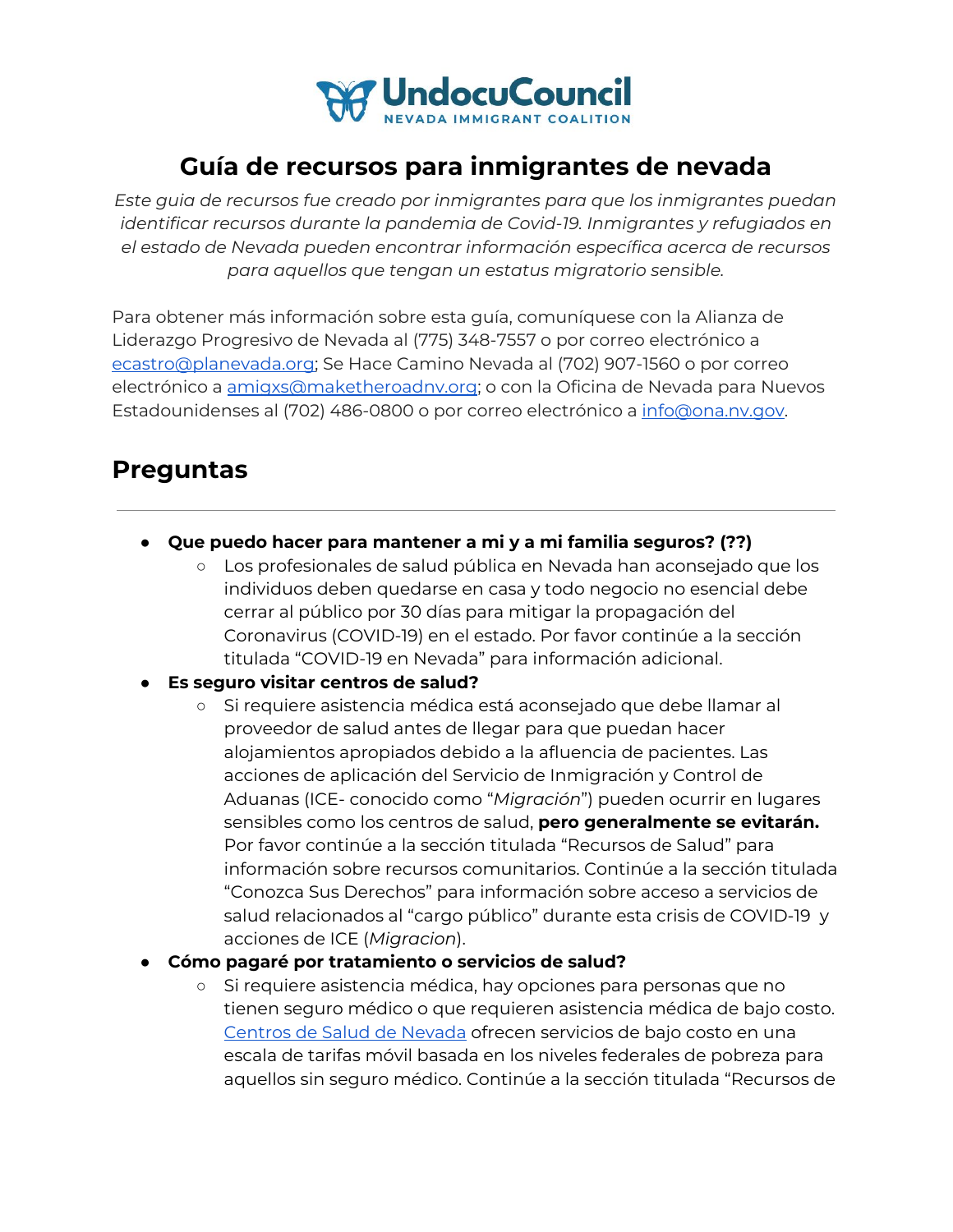

Salud" para más información sobre servicios de bajo costo disponibles para inmigrantes indocumentados.

- **● Que son mis derechos?**
	- Todos tienen ciertos derechos bajo la constitución de los estados unidos, sin importar el estatus migratorio. Continúe a la sección titulada "Conozca sus Derechos."
- **● Seré afectado/a por el reglamento de "cargo público" si accedo recursos?**
	- **○** El Servicio de Ciudadanía e [Inmigración](https://www.uscis.gov/greencard/public-charge) de los Estados Unidos (USCIS) aconseja que todos, incluso inmigrantes, con síntomas que parecen al Coronavirus (COVID-19) (fiebre, tos, falta de aliento) busquen tratamiento médico o servicios preventivos. Este tratamiento no tendrá efecto negativo a ningún inmigrante con relación a un análisis futuro de "cargo público."

#### **● Donde puedo encontrar asistencia financiera en pagar utilidades y renta?**

- Hay opciones para obtener ayuda financiera. Durante este tiempo muchas compañías de utilidades en Nevada han suspendido la desconexión de servicios por falta de pago. Continue a las secciones tituladas "Ayuda Financiera" y "Utilidades" para más información. Si tiene preguntas o preocupaciones adicionales sobre asistencia financiera, comuníquese con Se Hace el Camino Nevada por correo electrónico al amigxs@maketheroadnv.org o dejando un mensaje de voz al (702) 907-1560.
- **● Donde puedo encontrar asistencia para necesidades básicas como comida, suministros, y más?**
	- Varias organizaciones, iglesias y, espacios comunitarios ofrecen comida y suministros sin importar estatus migratorio. Continúe a la sección titulada "Recursos de Comida y Necesidades Básicas"
- **● Donde puedo obtener asistencia legal de inmigración?**
	- Hay opciones para asistencia legal de inmigración de bajo costo. Continúe a la sección titulada "Asistencia Legal."

## **Covid-19 en Nevada**

#### **Información y Actualizaciones**

- [Respuesta](https://nvhealthresponse.nv.gov/) de Salud de Nevada: Manténgase informado con las más recientes actualizaciones del equipo de Respuesta de salud de Nevada en COVID-19.
- Iniciativa para mitigar [COVID-19](https://www.scribd.com/document/452245864/NV-Health-Response-COVID19-1):
- [Inmigrante](https://www.informedimmigrant.com/guides/daca-coronavirus/) Informado- Guia para actualizaciones de DACA durante la Crisis de Coronavirus.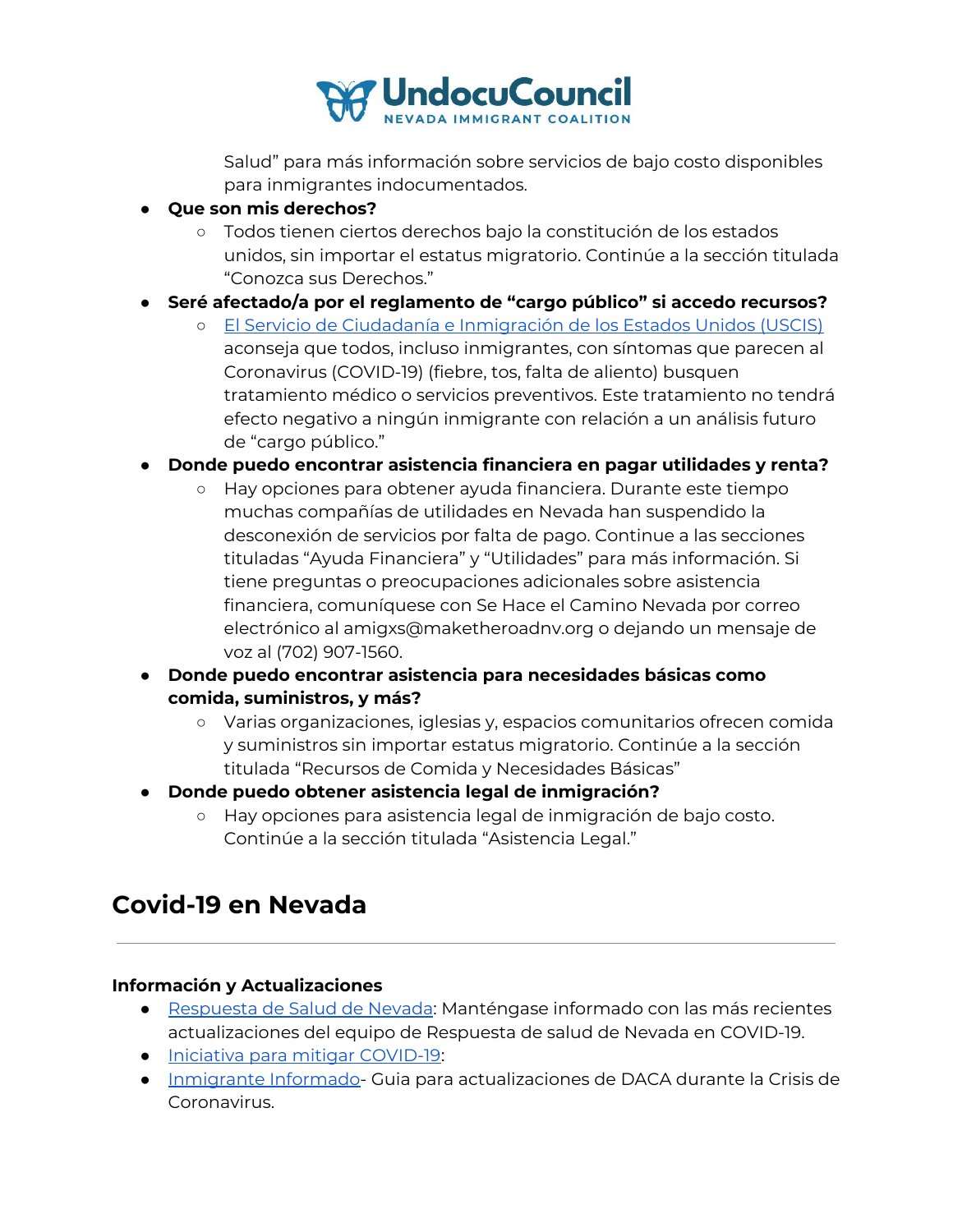

● Centros de Control y Prevención de [Enfermedades](https://www.cdc.gov/spanish/) (Spanish website)

#### **Informacion Regional**

- Salud y Servicios [Humanos](https://gethealthycarsoncity.org/) de la ciudad de Carson
- Distrito de salud del sur de [Nevada](https://www.southernnevadahealthdistrict.org/coronavirus)
- Distrito de salud del [condado](https://www.washoecounty.us/health/programs-and-services/communicable-diseases-and-epidemiology/educational_materials/COVID-19.php) de Washoe
- [Departamento](http://dpbh.nv.gov/Programs/OPHIE/dta/Hot_Topics/Coronavirus/) de salud pública de Nevada (cubre a condados rurales)

## **Conozca sus derechos**



[Inmigración](https://www.ice.gov/es/zonas-sensibles) y Control de Aduanas (ICE) - Ubicaciones Sensibles: Según ICE los arrestos, interrogaciones, y toda acción a efecto de cumplimiento de leyes migratorias pueden ocurrir en ubicaciones sensibles en circunstancias limitadas, pero generalmente se evitarán. Las ubicaciones tratadas como ubicaciones sensibles según la política de ICE incluyen, pero no se limitan a:

● Escuelas, tales como guarderías certificadas, centros preescolares y otros programas de educación temprana; escuelas primarias, escuelas secundarias, escuelas de estudios post-secundarios, incluyendo colegios y universidades; así como también actividades o eventos académicos o educativos; paradas de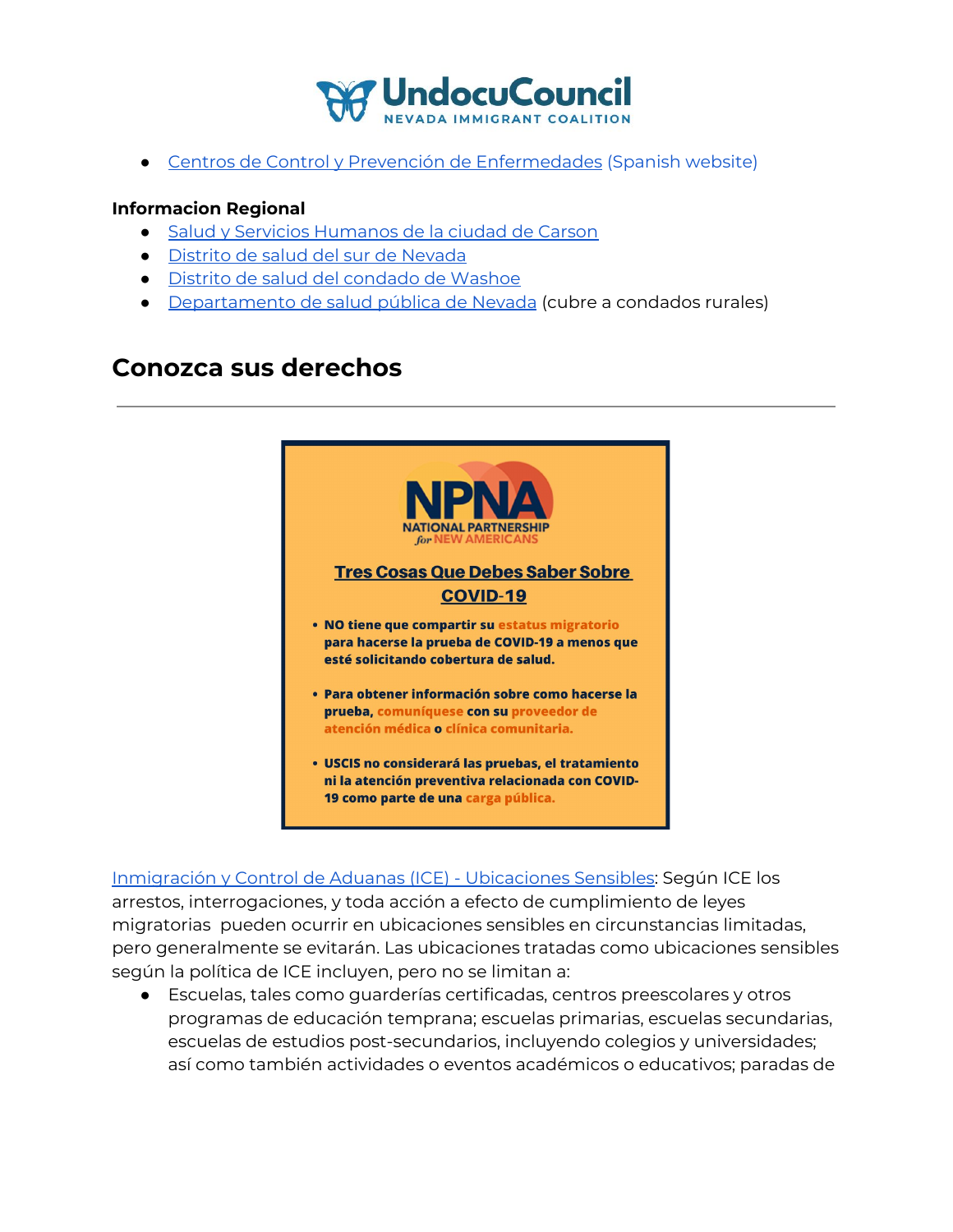

autobuses escolares designadas y/o conocidas por el oficial durante períodos en que niños escolares estén presentes en la parada;

- Instalaciones de tratamiento médico y de salud tales como hospitales, consultorios médicos, clínicas de salud acreditadas y centros de atención urgente o emergencia
- Lugares de culto tales como iglesias, sinagogas, mezquitas y templos
- Ceremonias o celebraciones religiosas o civiles tales como funerales y bodas
- Durante una manifestación pública tal como una marcha, manifestación o desfile

Conozca sus [derechos](https://www.inmigranteinformado.com/guides/conozca-sus-derechos/#): En los EE.UU., todos tienen ciertos derechos garantizados por la Constitución, independientemente de su condición migratoria. Consulte [ww.inmigranteinformado.com/guides/conozca-sus-derechos](https://www.inmigranteinformado.com/guides/conozca-sus-derechos/#) para obtener más información y descargar una tarjeta roja que puede entregar a un agente si lo enfrenta en público, o deslizar debajo de la puerta si toca la puerta y comienza a hacerle preguntas. Las tarjetas rojas contienen sus derechos bajo la Constitución y una declaración de que está ejerciendo su derecho a permanecer en silencio.

Carga [pública](https://www.uscis.gov/es/tarjeta-verde/carga-publica): El Servicio de Ciudadanía e [Inmigración](https://www.uscis.gov/greencard/public-charge) de los Estados Unidos (USCIS) aconseja a todos aquellos, incluidos los inmigrantes, con síntomas similares al Coronavirus (COVID-19) (fiebre, tos, falta de aliento) a buscar el tratamiento médico o los servicios preventivos necesarios. Tal tratamiento o servicios preventivos no afectarán negativamente a ningún inmigrante como parte de un análisis futuro de "carga pública".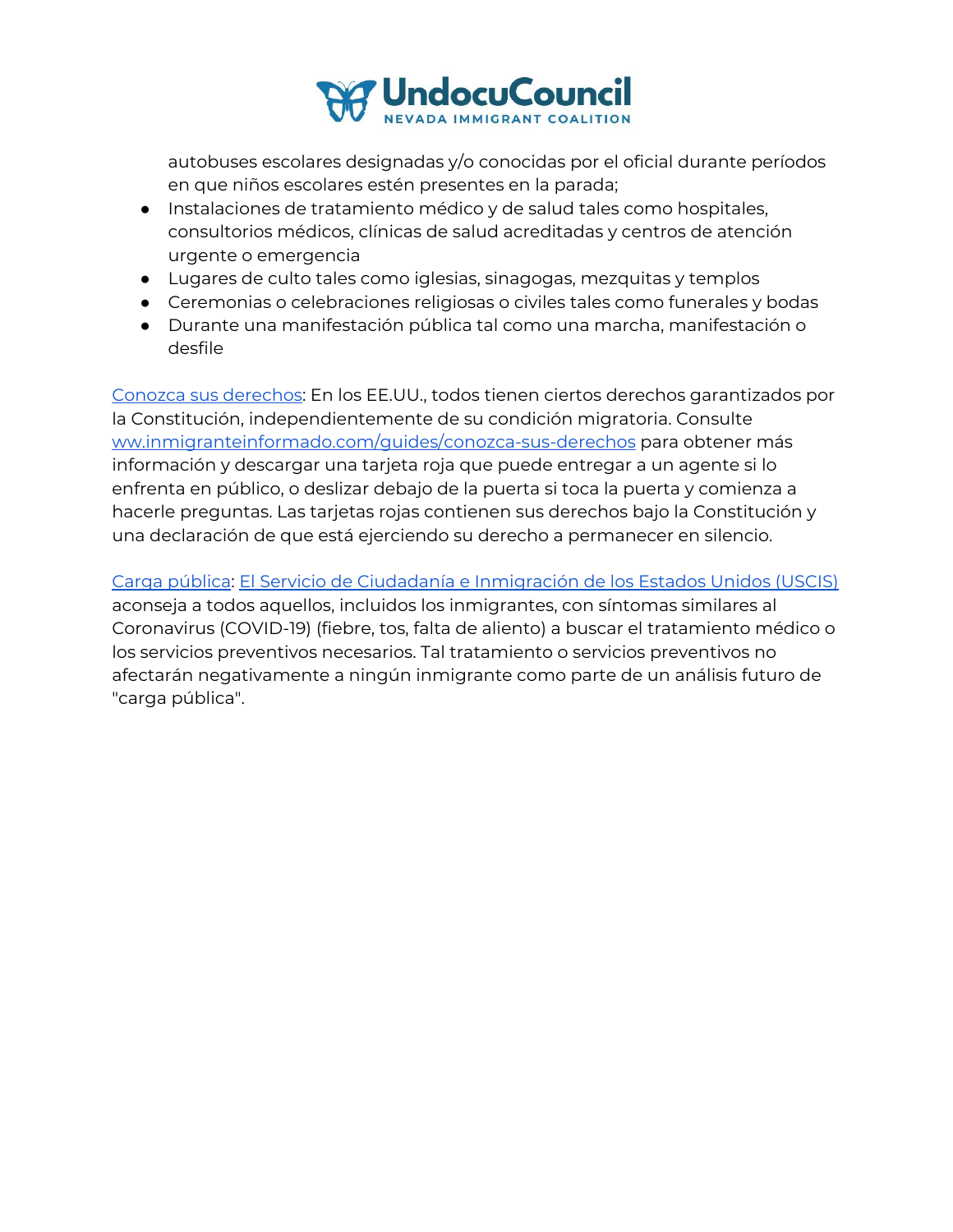

# Lo que debe saber sobre el Coronavirus<br>y la Regla de Cargo Público.

Debido a la propagación del Coronavirus (Covid-19), las oficinas de USCIS hicieron unas excepciones a la regla de Cargo Público para no desalentar a nadie en hacerse la prueba y recibir tratamiento en respecto al Coronavirus.



## **Recursos de salud**

Aunque las personas indocumentadas generalmente no son elegibles para unos tipos de seguro de salud incluso a través de Affordable Care Act (Obamacare), aún podemos recibir atención médica a través de clínicas gratuitas o de bajo costo que atienden a las personas sin seguro médico. Las personas indocumentadas son bienvenidas y no serán rechazadas de clínicas gratuitas o de bajo costo.

Para más información: Acceso a la atención médica para personas [indocumentadas](https://unitedwedream.org/2020/03/healthcare-access-for-undocumented-folks-in-the-time-of-covid19/?fbclid=IwAR0LVgZYucKrCCp1YLc5xGYccegZgtIAvdrzxELT0ldm22tih-rLy5zwAHg) en la época de [COVID](https://unitedwedream.org/2020/03/healthcare-access-for-undocumented-folks-in-the-time-of-covid19/?fbclid=IwAR0LVgZYucKrCCp1YLc5xGYccegZgtIAvdrzxELT0ldm22tih-rLy5zwAHg) 19

#### **Salud General: Recursos a nivel estatal**

● [Centros](https://www.nevadahealthcenters.org/) de salud de Nevada ofrecen servicios de bajo costo en una escala de tarifas móvil basada en los niveles federales de pobreza para aquellos sin seguro médico. Hay varios centros de salud ubicados en el norte y el sur de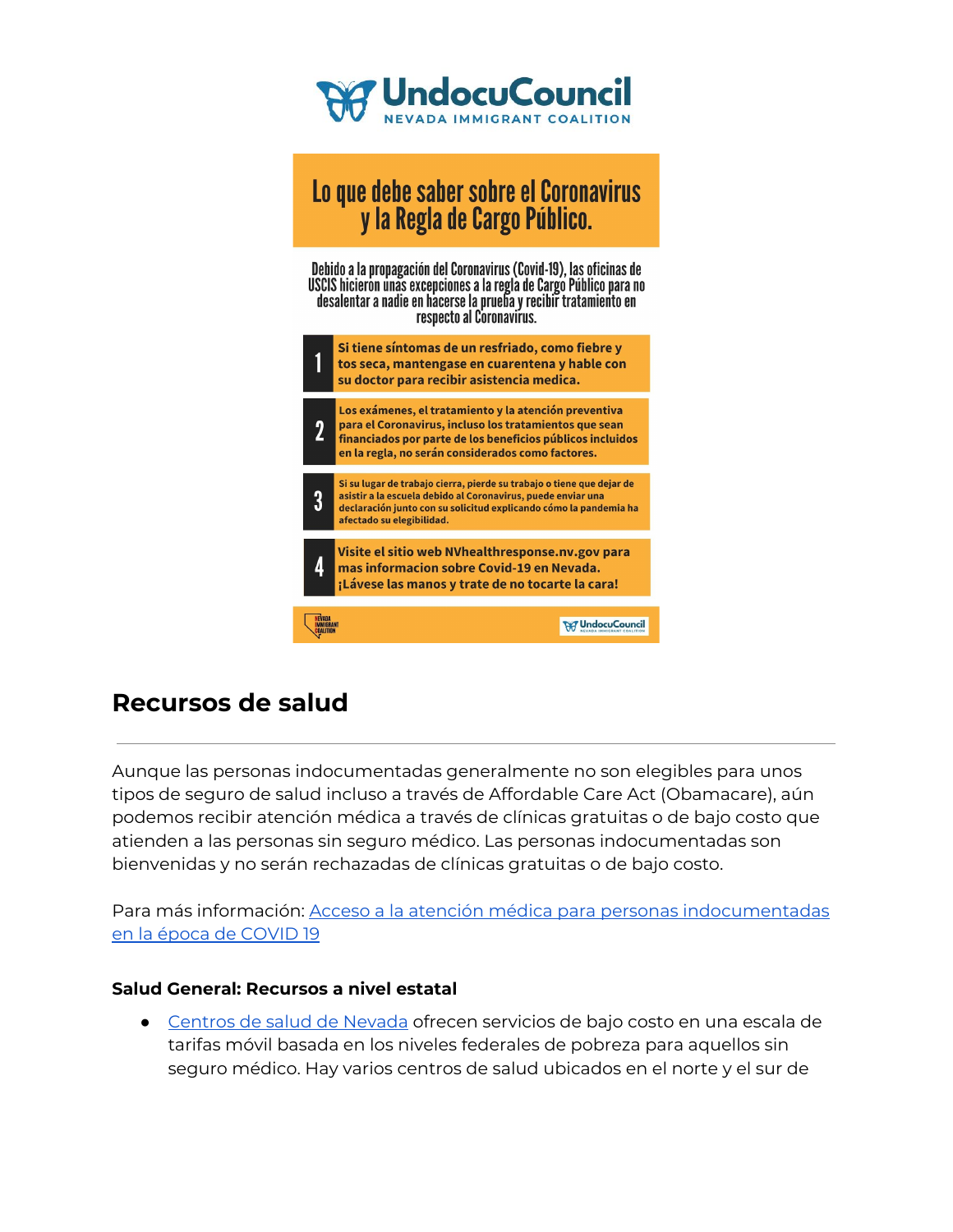

Nevada. Para más información sobre los centros de salud de Nevada llame al 800.787.2568 o busque un centro de salud [cercano](https://www.nevadahealthcenters.org/locations/) a usted.

- Cobertura de [emergencia](https://dwss.nv.gov/Medical/2_General_Information/) de Medicaid
- Farmacias: [Walgreens](https://news.walgreens.com/press-releases/general-news/walgreens-takes-further-action-to-support-customers-during-covid-19-pandemic.htm) y [CVS](https://www.cvs.com/) eliminarán tarifas de entrego a domicilio a través de la aplicación de Postmates.
- Centro de salud del sur de [Nevada](https://www.southernnevadahealthdistrict.org/)
- [Directorio](https://freeclinicdirectory.org/about) de clínicas gratuitas

#### **Salud general: Recursos para comunidades rurales**

● [Clínicas](http://dpbh.nv.gov/Programs/ClinicalCN/Locations/Rural_Community_Health_Services_Locations/) de salud rural: Los servicios de salud están disponibles en los condados de Churchill, Humboldt, Lincoln, Lyon, Mineral, Nye, Pershing y White Pine.

#### **Salud general: Recursos en el sur de Nevada**

- [Huntridge](https://www.huntridgefamilyclinic.org/) Family Clinic: La clínica familiar Huntridge presta servicios a la comunidad LGBTQ y también ofrece apoyo a personas indocumentadas y una escala de tarifas móvil para personas de bajos ingresos o sin seguro médico.
- Hope [Christian](https://hopehealthvegas.org/espanol/) Health Center: Este centro de salud christiano está abierto a personas indocumentadas en una escala de tarifas móvil para personas de bajos ingresos o sin seguro médico. Debes llamar primero.
- [Volunteers](http://www.vmsn.org/about-us/) in Medicine: Esta organización de salud sin fines de lucro brinda atención médica gratuita y servicios de bienestar a personas sin seguro médico y de bajos ingresos.
- UNLV Escuela de [Medicina](https://twitter.com/UNLVmedicine/status/1242258461770964992) tendrá exámenes gratuitos de COVID-19 empezando marzo 24 hasta que se acaben los recursos. Estos servicios serán disponibles solo por cita. Debe de tener síntomas y/o cumplir con las regulaciones para exámenes del CDC. Llame al (702) 583-4408 para hacer cita.

#### **Salud general: Recursos en el norte de Nevada**

- [Community](https://www.chanevada.org/) Health Alliance (anteriormente conocida como HAWC): CHA es una clínica de salud sin fines de lucro que brinda servicios de salud primaria, salud mental y salud dental para personas que no tienen seguro o tienen una cobertura de seguro de salud mínima. Los servicios están disponibles para cualquier persona, independientemente de su estado migratorio.
- [Northern](https://www.nnhopes.org/) Nevada Hopes: NNH es una clínica de salud sin fines de lucro que ofrece servicios primarios, de salud mental, servicios LGBTQ +, servicios reproductivos y mucho más. Los servicios están disponibles para cualquier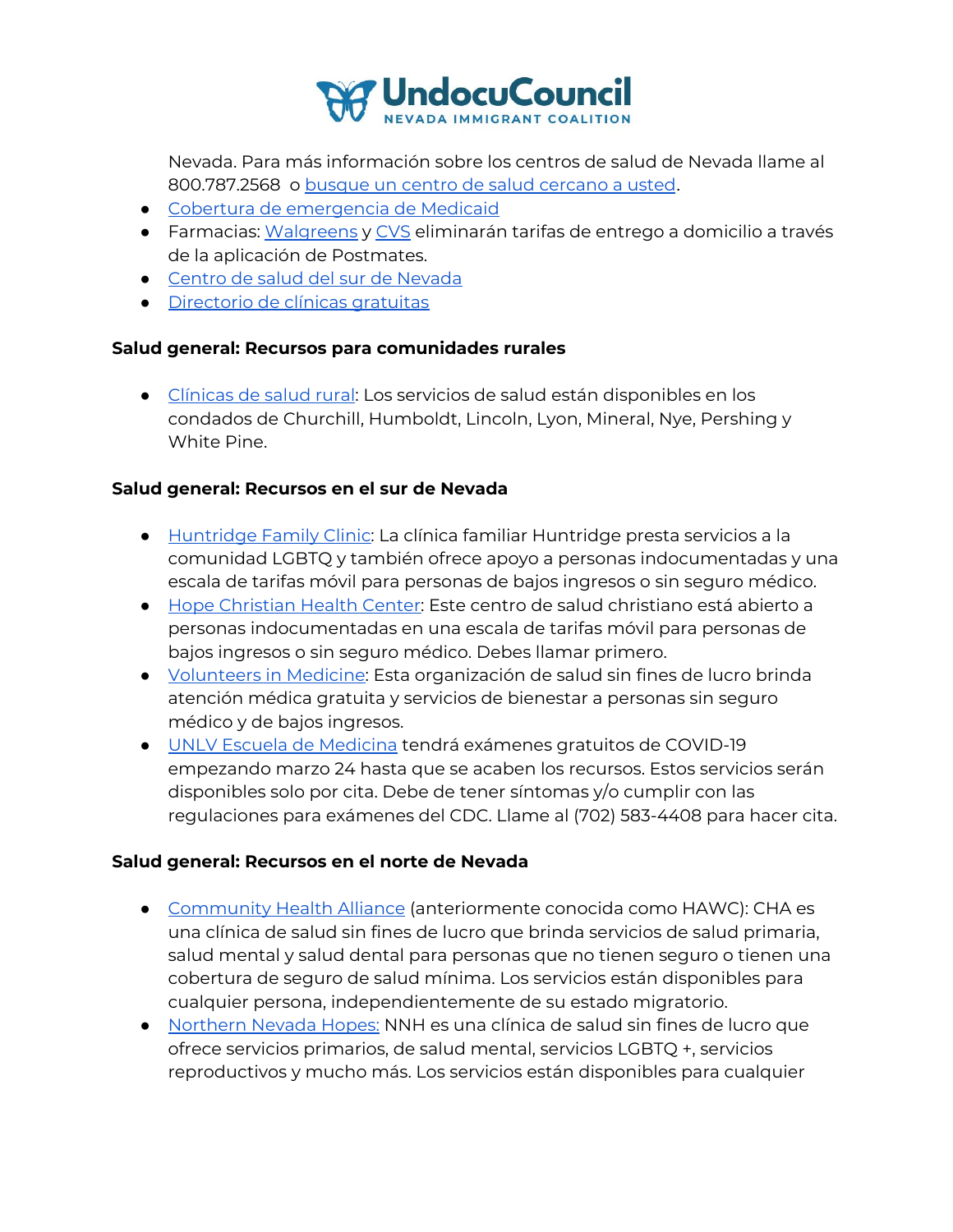

persona, independientemente del estado de inmigración y la cobertura del seguro de salud.

- Access to [Healthcare](https://www.accesstohealthcare.org/) Network: AHN es una organización sin fines de lucro comprometida con la creación de programas y servicios de salud basados en las necesidades de la comunidad. Además, proporcionan un programa de atención médica que cubre las necesidades de atención médica preventiva. Los servicios están disponibles para cualquier persona, independientemente del estado de inmigración y la cobertura del seguro de salud.
- [University](https://med.unr.edu/university-health) Health Clinic: La clínica continuará abierta, pero piden que los pacientes llamen a sus proveedores médicos para que les hagan un examen de salud antes de ir a la oficina. Para obtener más información, llame al (775) 784-1223

#### **Salud reproductiva: Recursos en el norte de Nevada**

Planned [Parenthood](https://www.plannedparenthood.org/planned-parenthood-mar-monte) Mar Monte: por el momento, los centros de salud de Planned Parenthood Mar Monte priorizarán la atención del aborto, tratamientos de infecciones de transmisión sexual y control de infecciones. Los pacientes que necesitan pruebas de infecciones de transmisión sexual, pruebas de embarazo y otros servicios serán pospuestos. Los pacientes que necesitan acceso a anticonceptivos (píldoras, parches y anillos) serán programados para visitas telefónicas.

- Ubicación: 455 W 5th St, Reno, NV
- Número de teléfono: 1-877-855-7526

#### **Salud reproductiva: Recursos en el sur de Nevada**

Planned [Parenthood](https://www.plannedparenthood.org/planned-parenthood-rocky-mountains) del sur de Nevada: por el momento solo una persona por visita (solo la persona que necesita atención médica, todas las demás personas deben esperar en el automóvil). Solo se consideran las necesidades inmediatas, como las pruebas de detección de infecciones de transmisión sexual, las pruebas de detección de cáncer y las posibles derivaciones de emergencia.

- Ubicación: 3220 W Charleston Blvd, Las Vegas, NV; 3300 E Flamingo Rd Suite 25, Las Vegas, NV
- Número de teléfono: 1-800-230-7526

## **Asistencia de comida y necesidades básicas**

Hay opciones para asistencia de comida aunque no tenga identification estatal. Hay asistencia disponible en algunas organizaciones, iglesias, y espacios comunitarios.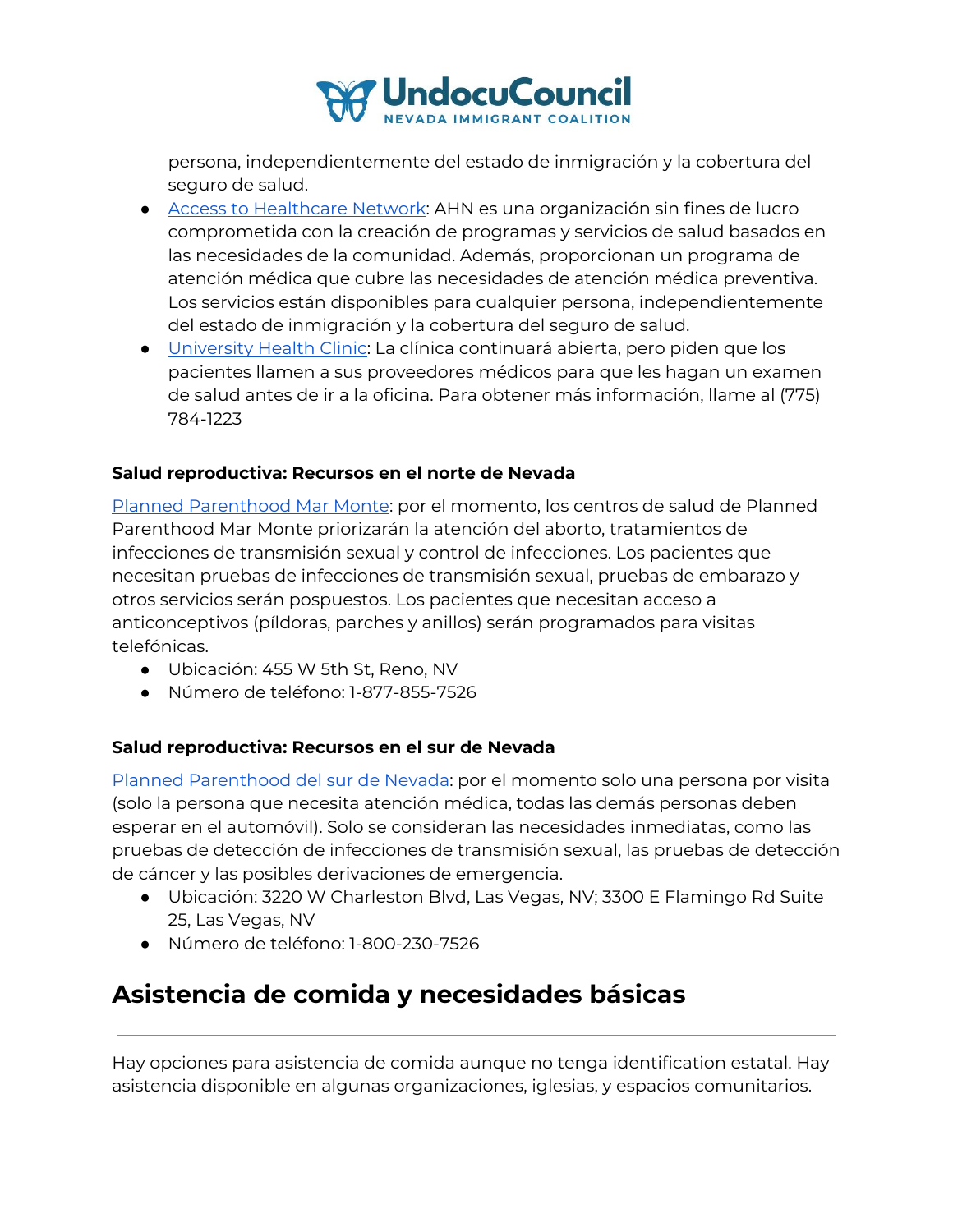

*\* Para Programas de Alimentación para estudiantes en CCSD, por favor siga a la sección "Para Padres y Guardianes"*

#### **Asistencia de Necesidades Básicas**

- United Way of [Southern](https://public.tableau.com/profile/united.way.of.southern.nevada#!/vizhome/COVID-19EmergencyAssistanceAssetMap/COVID-19EmergencyAssistanceAssetMap) Nevada: Este sitio web tiene un mapa de recursos disponibles en toda la ciudad de Las Vegas. Muchos de estos recursos están disponibles para inmigrantes indocumentados.
- Guía de recursos para [inmigrantes:](https://www.cortezmasto.senate.gov/imo/media/doc/297114%20Digital%20Constituent%20Services%20(Spanish).pdf) La Senadora Cortez Masto tiene una guía de recursos en Nevada para comunidades inmigrantes. También puede comunicarse con su oficina por teléfono al (702) 388-5020.

#### **Despensa de alimentos en el norte de Nevada**

- Food Bank of [Northern](https://fbnn.org/) Nevada: las despensas de alimentos continúan de manera normal sin interrupciones en la distribución de alimentos. Para obtener más información puede comunicarse por correo electrónico [email@fbnn.org](mailto:email@fbnn.org) o por teléfono al (775) 331-3663.
- Catholic Charities of [Northern](https://ccsnn.org/pages/food-pantry) Nevada Food Pantry: caridades católicas del norte de nevada continúan proporcionando despensas de alimentos. Para confirmar los horarios puede contactarnos por correo electrónico [hdominguez@ccsnn.org](mailto:hdominguez@ccsnn.org) o al 775- 786-5266.
- [Laughing](https://laughingplanet.com/) Planet: Laughing Planet (ubicaciones en 650 Tahoe St o 941 N Virginia St) está proporcionando comida gratis para los niños que califican para los programas de asistencia alimentaria en Reno.
- [Midtown](http://www.midtowneatsreno.com/) Eats: Midtown Eats (18 Cheney St) en Reno ofrece comida gratis a los niños hasta el 6 de abril.

#### **Despensa de alimentos en el sur de Nevada**

- Three Square [Emergency](https://www.threesquare.org/help) Food Banks: Three Square sigue comprometido a ayudar a las personas mayores. Se recomienda que las personas mayores de 60 años que necesiten asistencia alimentaria que llamen al (702) 765-4030 de lunes a viernes de 9 a.m. a 5 p.m. Un defensor hablará con usted para determinar qué programa, servicio o recurso es mejor para usted. Los trabajadores de Three Square también pueden proporcionar información sobre las despensas cercanas que están dedicadas a las personas mayores, o la entrega a domicilio para los necesitados.
- The Just One Project [Distribution](https://sites.google.com/nv.ccsd.net/covid-19updates/food-distribution-information#h.d5utc7qq4s9m) Site lookup: El Proyecto Just One también está organizando diez eventos de distribución de alimentos semanalmente en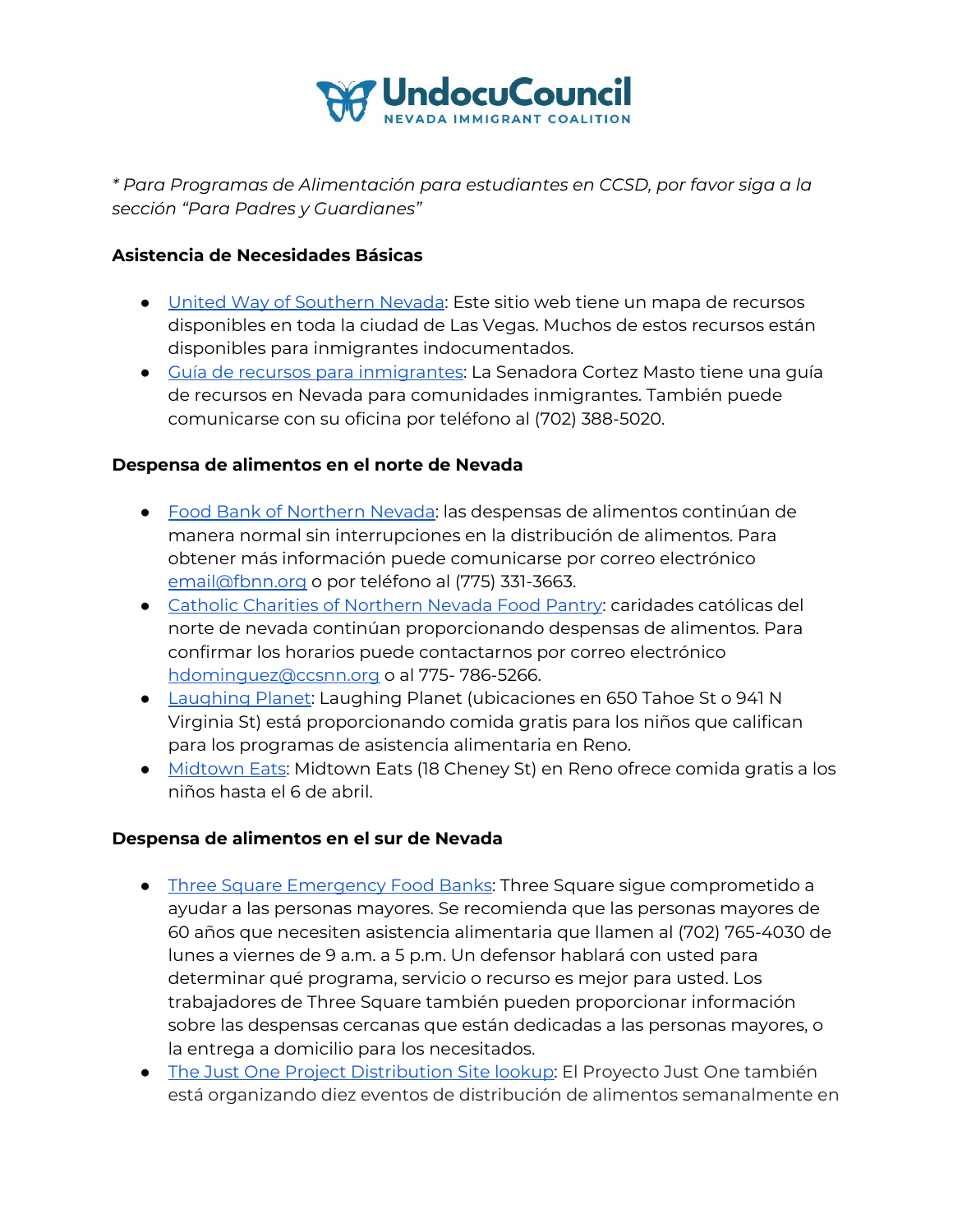

las escuelas CCSD que se enumeran en este sitio web [www.thejustoneproject.org.](http://www.thejustoneproject.org/) Para obtener más información puede contactarnos por correo electrónico [info@thejustoneproject.org](mailto:info@thejustoneproject.org) o por teléfono al (702) 462-2253.

- [Freedom](https://blackboxmeats.com/) Meats: Freedom Meats está haciendo su inventario disponible para el público y están tomando pedidos en línea para entrega por el sitio web [https://blackboxmeats.com.](https://blackboxmeats.com/) Para obtener más información puede comunicarse por teléfono al (702) 901-7227.
- [Cured](https://curedandwhey.com/) & Whey: La tienda de Las Vegas (6265 S Valley View Blvd) está ofreciendo cajas de sus productos. Comuníquese al (702) 429-3617.
- Station Casinos [Distribution](https://sites.google.com/nv.ccsd.net/covid-19updates/food-distribution-information#h.2gbqcqafdh82) Sites: Station Casinos tendrán sitios de distribución semanales en tres de las propiedades de la compañía. Abierto en los días designados a partir de las 11 a.m. hasta que se distribuyan todos los alimentos. Miércoles en Boulder Station y Sunset Station y jueves en Palace Station.
- City [Impact](https://cicnv.org/programs/) Urban Food Bank: El centro City Impact tendrá despensas de alimentos los martes, miércoles y jueves de 10am a 2pm (950 E. Sahara Ave). No se aceptan las llamadas telefónicas, solo visitas sin cita.
- [International](https://iclv.com/outreach/) Church of Las Vegas: La iglesia internacional de Las Vegas está proporcionando comida gratuita (6610 W Katie Ave). Martes de 4 p.m. a 5:30 p.m., jueves de 12 p.m. a 4 p.m., último sábado del mes de 11 a.m. a 1 p.m. Comuníquese al (702) 257-2273.
- Our [Saviors](https://oursaviorschurch.net/foodbank/) Food Bank: Despensa para cualquiera que la necesite (59 Lynn Lane). Lunes, miércoles, y viernes de 12:30 p.m. a 2 p.m. Comuníquese al (702) 565-9154.
- Saint [Therese](http://www.sainttheresecenter.org/pantry.html) Center Food Pantry: Despensa para cualquiera que la necesite (215 Palo Verde Dr). Lunes a Jueves de 8 a.m. a 3 p.m. y viernes de 8 a.m. a 12 p.m. Comuníquese al (702) 564-4224.
- Truth Christian [Ministries](https://tcmi.church/): Despensa para cualquiera que la necesite (5101 N Rainbow Blvd). Sabado de 7 a.m. a 9 a.m. Comuníquese al (702) 476-5660.
- Veterans Village: Despensa para cualquiera que la necesite (1150 S Las Vegas Blvd). Domingo de 12 p.m. a 1 p.m. y lunes, miércoles, y viernes de 12 p.m. hasta que se distribuyan todos los alimentos. Comuníquese al (702) 222-1680.

## **Asistencia financiera**

**Asistencia Financiera**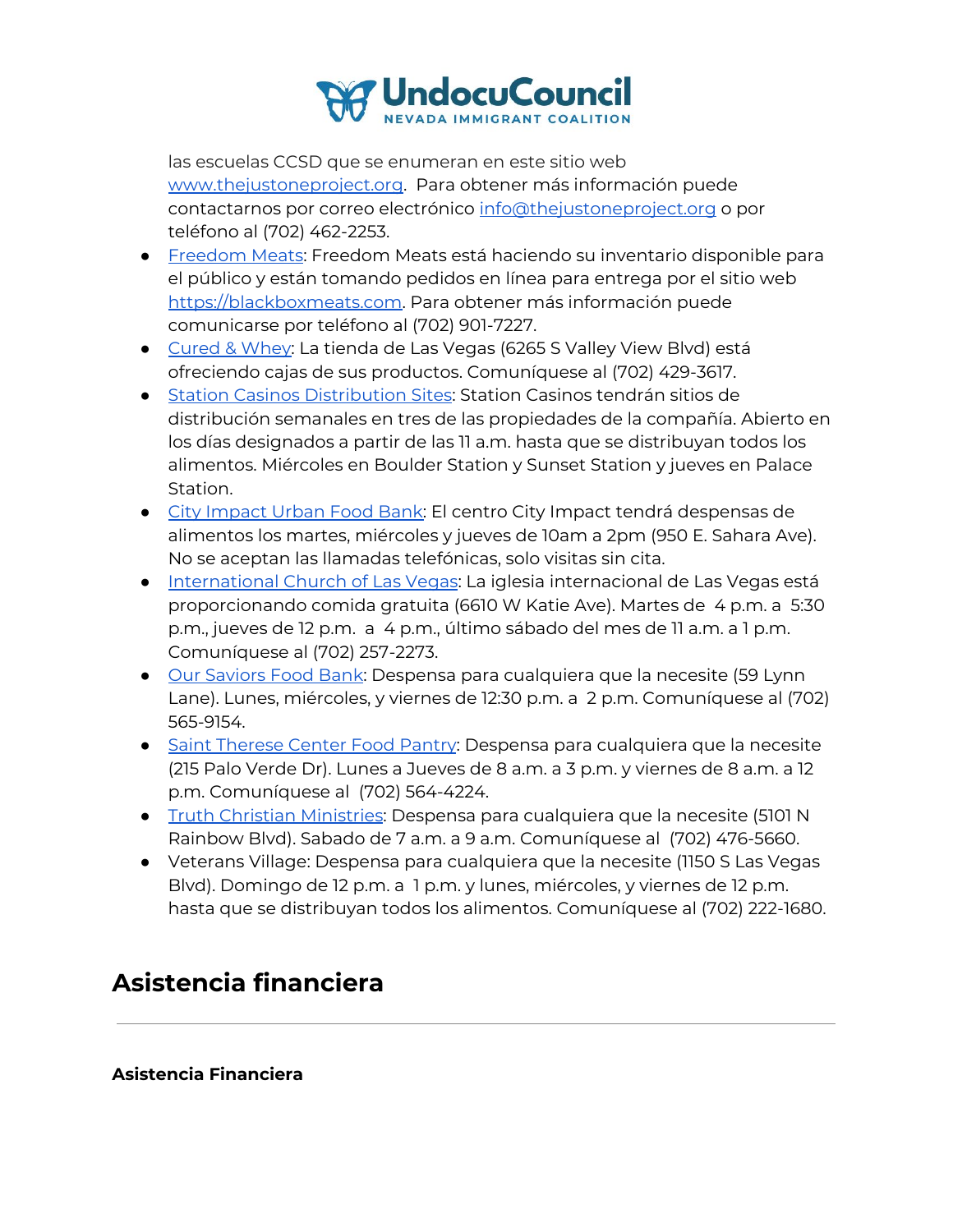

● Si tiene preguntas o preocupaciones adicionales sobre asistencia financiera, comuníquese con Se Hace el [Camino](https://maketheroadnv.org/) Nevada por correo electrónico al amigxs@maketheroadnv.org o dejando un mensaje de voz al (702) 907-1560.

#### **Asistencia de Taxes**

- El IRS ha anunciado que el Dia de Taxes has sido extendido hasta Julio 15, 2020 sin sanciones o interés. Para asistencia de taxes gratuita o de bajo costo comuníquese con:
	- o [Francine](https://law.unlv.edu/faculty/francine-lipman) Lipman por correo electronico a francine.lipman@unly.edu.
	- Nevada Free Taxes Coalition (Coalición de Impuestos Gratis de Nevada) haciendo una cita en <https://www.nvfreetaxes.org/tax-assistance>.

#### **Centro de Desarrollo de Pequeñas Empresas de Nevada (SBDC)**

● El SBDC provee educación e información sobre los préstamos que el SBA ofrece para negocios en necesidad, asesoría gratuita de expertos, y de los cambios que están ocurriendo en nuestro estado durante esta crisis. Para asistencia en Español/ Inglés, contacte a Saul Ramos al (702) 388-6015 o Saul.Ramos@sba.gov, o contacte Anabel Navarro al (702) 606-4711 o [anabelnavarro@unr.edu.](mailto:anabelnavarro@unr.edu)

## **Para padres y guardianes**

#### **Alimentos para los estudiantes del Norte de Nevada**

- Distrito Escolar del Condado de Washoe:
	- [Actualizaciones](https://www.washoeschools.net/covid19) COVID-19 del Condado de Washoe
	- [Cafetería](https://fbnn.org/get-help/kidscafe/) para Niños del Norte de Nevada: A partir del martes 17 de marzo de 2020, Kids Cafe va a cambiar las ubicaciones y horarios de distribución para sus clientes. El programa Kids Cafe ofrecerá de lunes a viernes comidas para llevar a los niños de 1 a 18 años de edad. [Para](https://fbnn.org/wp-content/uploads/2020/03/FBNN-Kids-Cafe-2020-School-Closure-Schedule-as-of-20200317.pdf) ver el nuevo [horario](https://fbnn.org/wp-content/uploads/2020/03/FBNN-Kids-Cafe-2020-School-Closure-Schedule-as-of-20200317.pdf) visite el sitio web aquí.

#### **Alimentos para los estudiantes del Sur de Nevada**

- *● El distrito escolar del condado de Clark (CCSD) continuará dando desayuno y almuerzo a los estudiantes durante el cierre de las escuelas. CCSD instaló 28 unicaciones en el valle que permanecen abiertos de lunes a viernes de 8 a.m. a 11 a.m. Los padres podrán obtener recursos académicos en estos sitios. Para una lista entera de sitios de distribución, haga click [aquí.](https://sites.google.com/nv.ccsd.net/covid-19updates/)*
	- [Recomendaciones](http://newsroom.ccsd.net/southern-nevada-health-district-recommendations/) y actualizaciones de CCSD sobre el Coronavirus
	- Distribución de alimentos de CCSD: Los sitios donde se recoja los alimentos y recursos académicos cambiarán diariamente. Visite este sitio web <https://ccsd.nutrislice.com/menu/menus-eula> para obtener la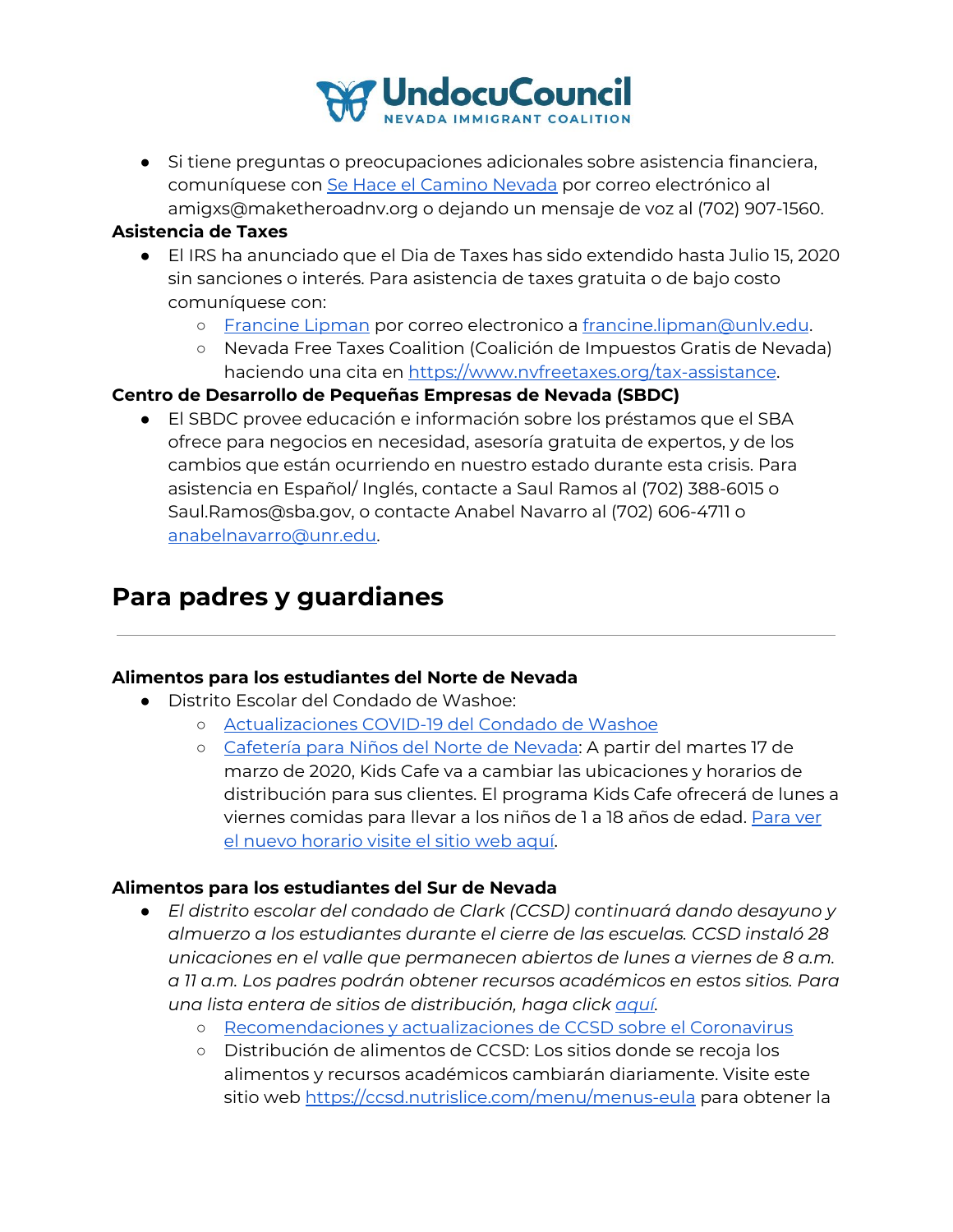

información más actualizada. Para ver el mapa [actualizado](https://www.ccsd.net/departments/food-service/) visite este sitio [web.](https://www.ccsd.net/departments/food-service/)

- Paquetes [académicos](https://www.havefunteaching.com/resources/relief-packs/) GRATUITOS están disponibles para estudiantes en preescolar hasta el quinto grado. Cada descarga incluye tareas, actividades, canciones y videos sobre todos los temas. Tenga en cuenta que la descarga es un archivo .zip y debe estar en una computadora o computadora portátil para guardarlo.
- Los restaurantes Griddle Cakes y Stacks & Yolks están ofreciendo comida gratis a partir del 16 de marzo para los niños hasta que la escuela resuma.
	- Ubicaciones de Griddle Cakes: 9480 S. Eastern Ave # 170; 6085 S. Fort Apache Rd # 180; y 6584 N. Decatur Blvd
	- Ubicaciones de Stacks & Yolks: 3200 N Jones Blvd; 7150 S Durango Dr # 140

## **Vivienda y albergues**

#### **Recursos de vivienda en el norte de Nevada**

- [Recursos](https://translate.google.com/translate?js=y&prev=_t&hl=en&ie=UTF-8&layout=1&eotf=1&sl=en&tl=es&u=https%3A//www.reno.gov/government/departments/community-development-department/housing-neighborhood-development) de vivienda y para personas sin hogar en la ciudad de Reno
- Carson City Warming Shelter: refugio para las personas sin hogar. Comuníquese por correo electrónico [notscarson@gmail.com](mailto:notscarson@gmail.com).
- Safe [Embrace](http://www.safeembrace.org/): refugio para víctimas de violencia doméstica. Los servicios incluyen planificación de seguridad, vivienda de transición y defensa. Para obtener más información, comuníquese al (775) 322-3466 (línea directa de crisis las 24 horas)
- Restart, los servicios incluyen servicios para personas sin hogar, vivienda de emergencia e intervención en crisis. Para obtener más información, llame al (775) 324-5166.
- Catholic Charities of Northern Nevada [Resource](https://ccsnn.org/pages/resource-hub) Network: Servicios incluyen vales de servicios públicos, asistencia de transporte (pases de autobús) y apoyo para la adquisición de empleo. Para asistencia adicional por favor llame al (775) 322-7073 ext. 330.

#### **Recursos de vivienda en el sur de Nevada**

● Salvation Army: Salvation Army estará proporcionando despensas de alimentos y asistencia de hotel, motel, alquiler e hipoteca en esta ubicación: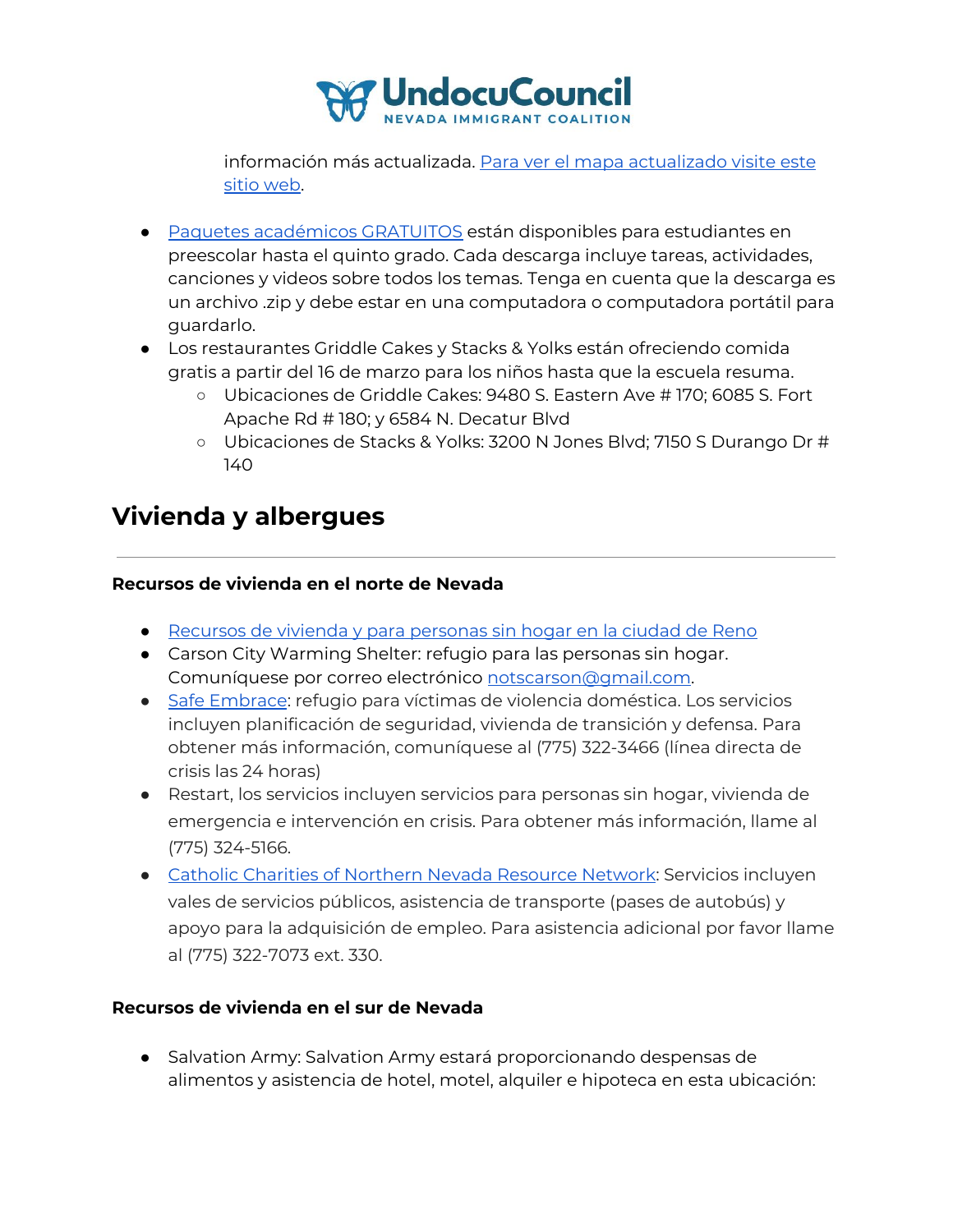

931 W. Owens Ave. También estará proporcionando comida y albergue en esta ubicación: 35 W Owens Ave.

- Comuníquese al (702) 870-4430.
- Southern Nevada Housing [Resources:](https://drive.google.com/file/d/1CoZ-DNBKebDj5dlLaqQSUJXemM72i85w/view?usp=sharing) Esta lista incluye asistencia de alquiler y servicios públicos, información sobre refugios y recursos legales adicionales para propietarios e inquilinos. No todos los recursos de vivienda son accesibles para inmigrantes indocumentados. Verifique los requisitos de elegibilidad adicionales.

## **Asistencia legal**

#### **Asistencia legal en el norte de Nevada**

- **●** Catholic Charities of [Northern](https://ccsnn.org/pages/immigration-assistance) Nevada: El Programa de Asistencia de Inmigración no está tomando ninguna cita, pero alienta a las personas a llamar para hacer una cita. Para obtener información adicional, llame al (775) 322-7073 ext. 740
- Nevada Legal [Services:](https://nlslaw.net/) La oficina de Nevada Legal Services brinda asistencia legal sobre los derechos de los inquilinos, los beneficios del gobierno, los problemas de los consumidores, la ley de ancianos y más. Comuníquese por correo electrónico, teléfono o en la [página](https://nlslaw.net/contact/) web.
- Washoe Legal [Services:](https://washoelegalservices.org/) Washoe Legal Services permanece abierto pero han implementado un nuevo proceso. Para reducir el riesgo de propagar COVID-19 (coronavirus), WLS ayudará a los clientes por teléfono (775) 329-2727 o solo con cita previa. No se permiten visitas sin cita en este momento.
	- Para ayuda con órdenes temporales de protección (TPO) o con órdenes de protección extendidos (EPO), llame al (775) 329-2727 Ext 5722 o mande correo electronico a [gramos@washoelegalservices.org](mailto:gramos@washoelegalservices.org)
	- Para obtener ayuda para propietarios, inquilinos y desalojos o problemas del consumidor, llame al (775) 329-2727 o envíe un correo electrónico [auseruser@washoelegalservices.org](mailto:auseruser@washoelegalservices.org)
	- El departamento de autoayuda está cerrado hasta nuevo aviso. Si cree que su situación es una emergencia, llame a la oficina al (775) 329-2727.

#### **Asistencia legal en el sur de Nevada**

● Legal Aid of [Southern](https://www.lacsn.org/) Nevada: La Asistencia Legal del Sur de Nevada continúa ayudando clientes. Para reducir el riesgo de propagar COVID-19 (coronavirus), el Centro de Asistencia Legal ayudará a todos los clientes por teléfono al (702) 386-1070 o por correo electrónico a info@lacsn.org.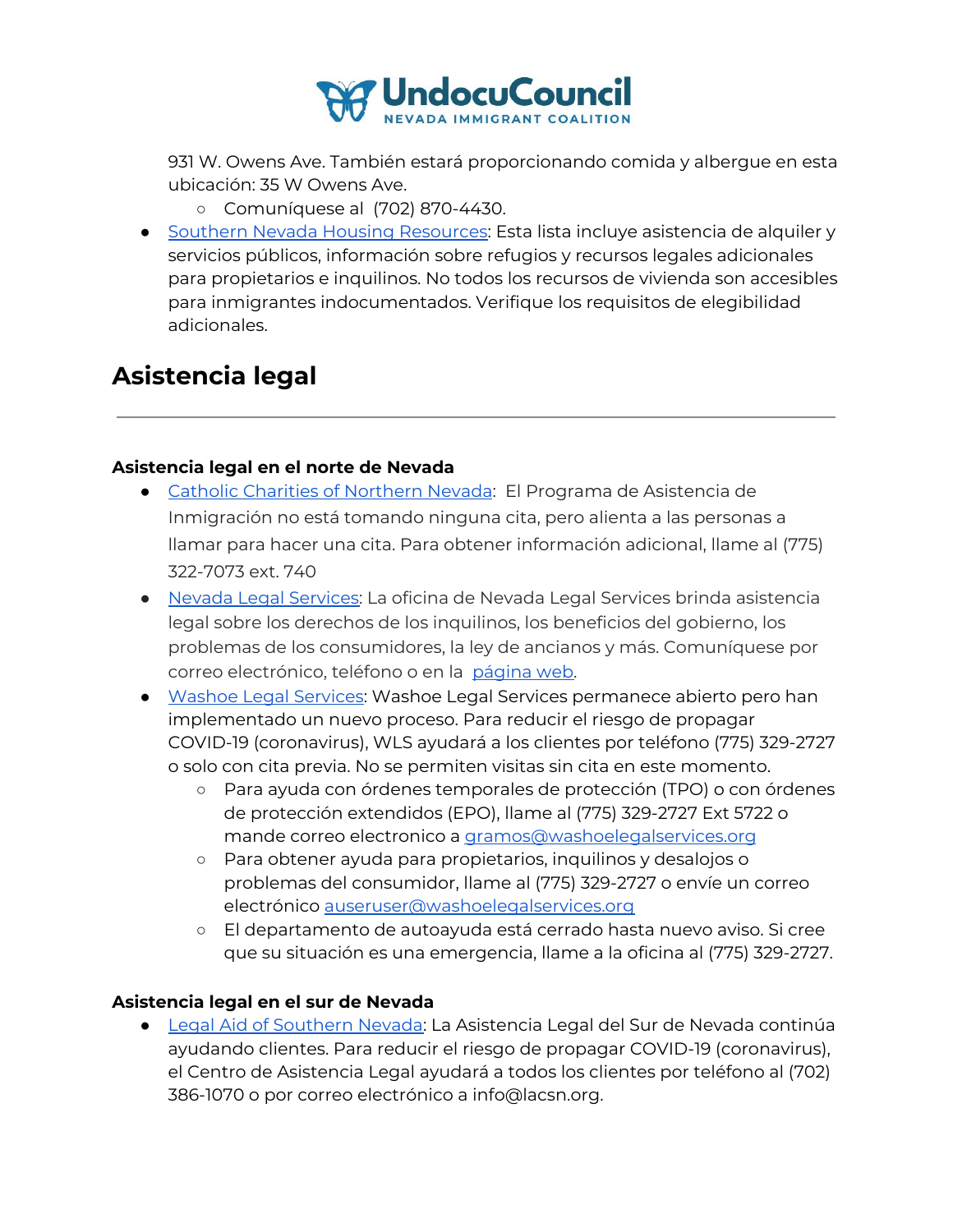

- Nevada Legal [Services:](https://nlslaw.net/) La oficina de Nevada Legal Services brinda asistencia legal sobre los derechos de los inquilinos, los beneficios del gobierno, los problemas de los consumidores, la ley de ancianos y más. Comuníquese por correo electrónico, teléfono o en la [página](https://nlslaw.net/contact/) web.
- UNLV [Immigrant](https://law.unlv.edu/clinics/immigration) Clinic: La clínica de inmigración de UNLV continuará brindando asistencia gratuita para la renovación de DACA. Este servicio es gratuito para toda la comunidad de Nevada, no sólo para los estudiantes. Para programar una cita visite el sitio web [renovaciones](https://calendly.com/university-legal-services/daca-renewal?month=2020-03) de DACA.
- [Immigration](https://www.es.icwclaw.org/) Center for Women & Children: El centro de inmigración para mujeres y niños brinda asistencia legal gratuita y de bajo costo. Comuníquese al (702) 430-7981.

## **Recursos para estudiantes**

#### **Asistencia para estudiantes indocumentados en el sur de Nevada**

● Si actualmente usted es un estudiante o un futuro estudiante en el sur de Nevada comuníquese con Maria Sarmiento, Coordinadora de Recursos para el programa de estudiantes indocumentados de la Universidad de Nevada, Las Vegas. Correo electrónico: mariana.sarmiento@unlv.edu.

#### **Asistencia para estudiantes indocumentados en el norte de Nevada**

● Si actualmente usted es un estudiante o un futuro estudiante en el norte de Nevada comuníquese con Jahahi Mazariego, Coordinadora de Servicios Sociales para estudiantes indocumentados de la Universidad de Nevada, Reno. Correo electrónico: [jahahi.mazariego@unr.edu](mailto:jahahi.mazariego@unr.edu).

## **Utilidades**

- NV [Energy](https://www.nvenergy.com/alwayson/cannon-message-covid19): NV Energy anunció que suspenderá las desconexiones por falta de pago, renunciará a los recargos por mora y depósitos, y también ofrecerá la opción de planes de pago.
- Las Vegas Valley Water [District](http://lvvwd.com/): Las Vegas Valley Water District está suspendiendo temporalmente el cierre del servicio de agua por falta de pago. También continuará trabajando con clientes individuales y aquellos que enfrentan dificultades financieras para establecer arreglos de pago y proporcionar otros servicios al cliente. Los clientes pueden visitar lvvwd.com para obtener más información o llamar al (702) 870-4194.
- Truckee [Meadows](https://tmwa.com/article/tmwa-covid-19-coronavirus-response-and-faqs/) Water Authority: TMWA suspendió temporalmente los cortes de agua debido a la imposibilidad de pagar. TMWA alienta a cualquier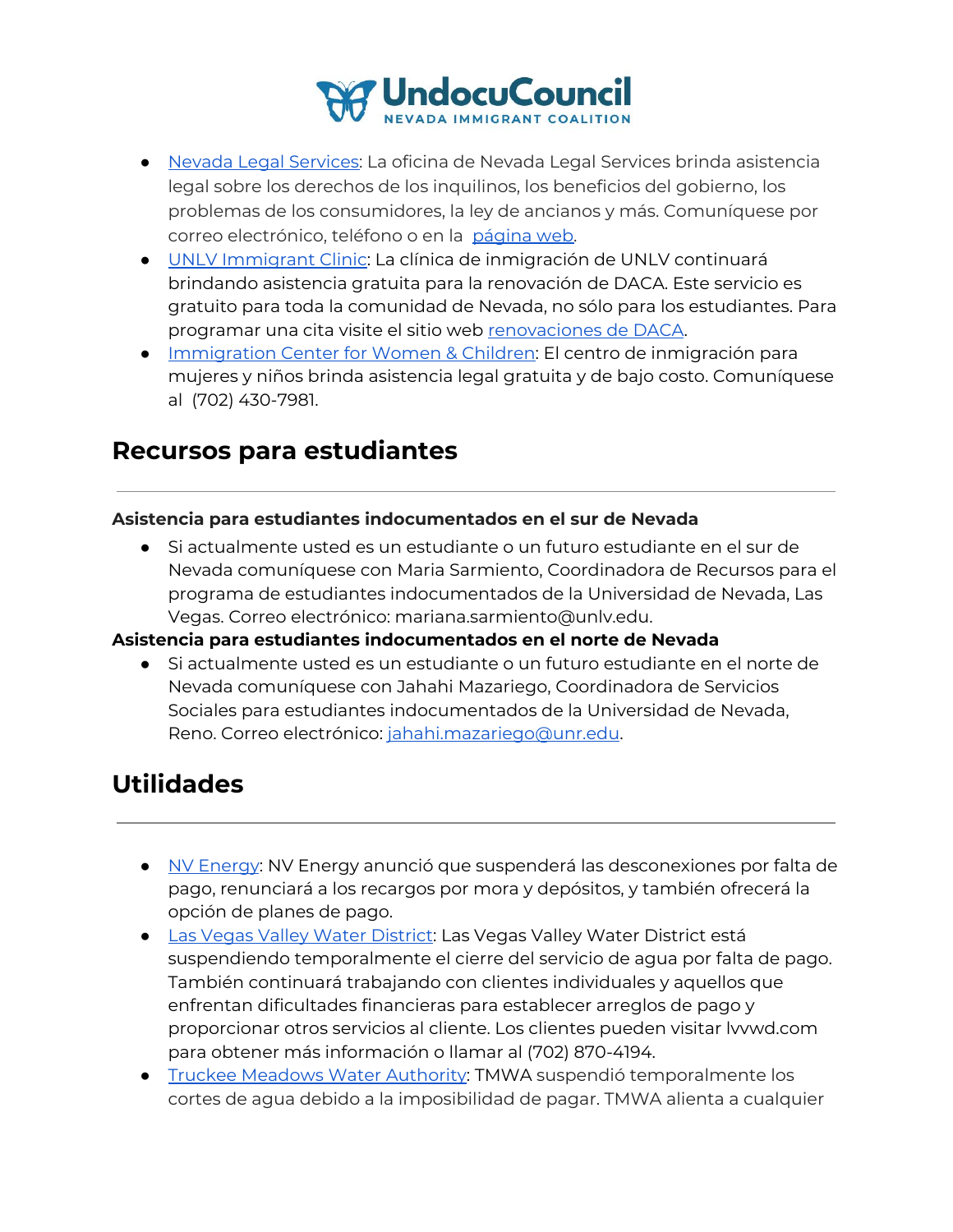

cliente que tenga dificultades para llamar al (775) 834-8080 para obtener ayuda.

- City of Henderson [Department](https://clients.comcate.com/newrequest.php?id=90&dept=903) of Utility Services: El Departamento de Servicios Públicos de la Ciudad de Henderson está suspendiendo temporalmente el cierre del servicio de agua para los clientes de Henderson que se ven afectados financieramente por la pandemia COVID-19. Los clientes deben comunicarse con el Centro de Atención al Cliente al (702) 267-5900 o enviar solicitudes en línea [aquí](https://clients.comcate.com/newrequest.php?id=90&dept=903)
- [Southwest](https://www.swgas.com/en/covid19) Gas: En respuesta al coronavirus, Southwest Gas ha detenido las desconexiones de servicio indefinidamente. Además, para los clientes que experimentan dificultades financieras, proporcionarán ayuda a través de planes de pago flexibles. El sitio web y la aplicación móvil le permitirán administrar su cuenta desde la comodidad de su hogar sin necesidad de visitar las oficinas de pago en persona.
- Cox [Communications](https://www.cox.com/residential/support/coronavirus-response.html?campcode=tnt-home-alert): Durante los próximos 60 días, Cox no suspenderá el servicio a ningún cliente residencial o de pequeña empresa que no pueda pagar sus facturas debido al virus. Cox también dijo que eliminarán los cargos por pagos atrasados que son resultado del coronavirus y planea abrir puntos de acceso WiFi de Cox para mantener a las personas conectadas. También anunciaron que trabajarán para aumentar las velocidades, ofrecer apoyo técnico gratuito e implementar recursos adicionales a su servicio de bajos ingresos para los clientes que lo necesiten.
- Spectrum: Spectrum ofrecerá 60 días de internet gratis para hogares que tienen estudiantes matriculados en k-12 o colegio/universidad. Puede llamar al (833) 267-6094.
	- Comcast ofrece 60 días de internet gratis para hogares que [califiquen](https://es.internetessentials.com/covid19#thingstoknow&all_DoIliveinaComcastarea)
- Lista de empresas que [eliminarán](https://wset.com/news/coronavirus/att-verizon-waiving-fees-comcast-offering-free-internet-amid-coronavirus-outbreak) ciertas tarifas
- [Asistencia](https://www.nevada211.org/utility-services/) de pago para servicios públicos

## **Bienestar**

#### **Enlaces Útiles**

- Guia de recursos de la [organización](https://maketheroadnv.org/resources/) "Se Hace El Camino Nevada"
- Guia de recursos de la [organización](https://dreambignv.org/resources/) "Dream Big Nevada"
- Covid-19 hojas informativas en múltiples [lenguajes](https://www.seattletimes.com/seattle-news/health/coronavirus-facts-in-spanish-chinese-amharic-and-other-languages-for-seattle-area-residents/?fbclid=IwAR2N_PrY9Xb4ZMRZU-gmd89_ZZNtxc00U8scc-R7CSSG17NtRH3bnpyXeSY)
- Visitas virtuales de parques [nacionales](https://totallythebomb.com/heres-33-national-park-tours-you-can-take-virtually-from-the-comfort-of-your-home)
- Streaming de ópera desde la Ópera [Metropolitana](https://www.metopera.org/)
- Maneje la [ansiedad](https://www.cdc.gov/coronavirus/2019-ncov/prepare/managing-stress-anxiety-sp.html) y el estrés